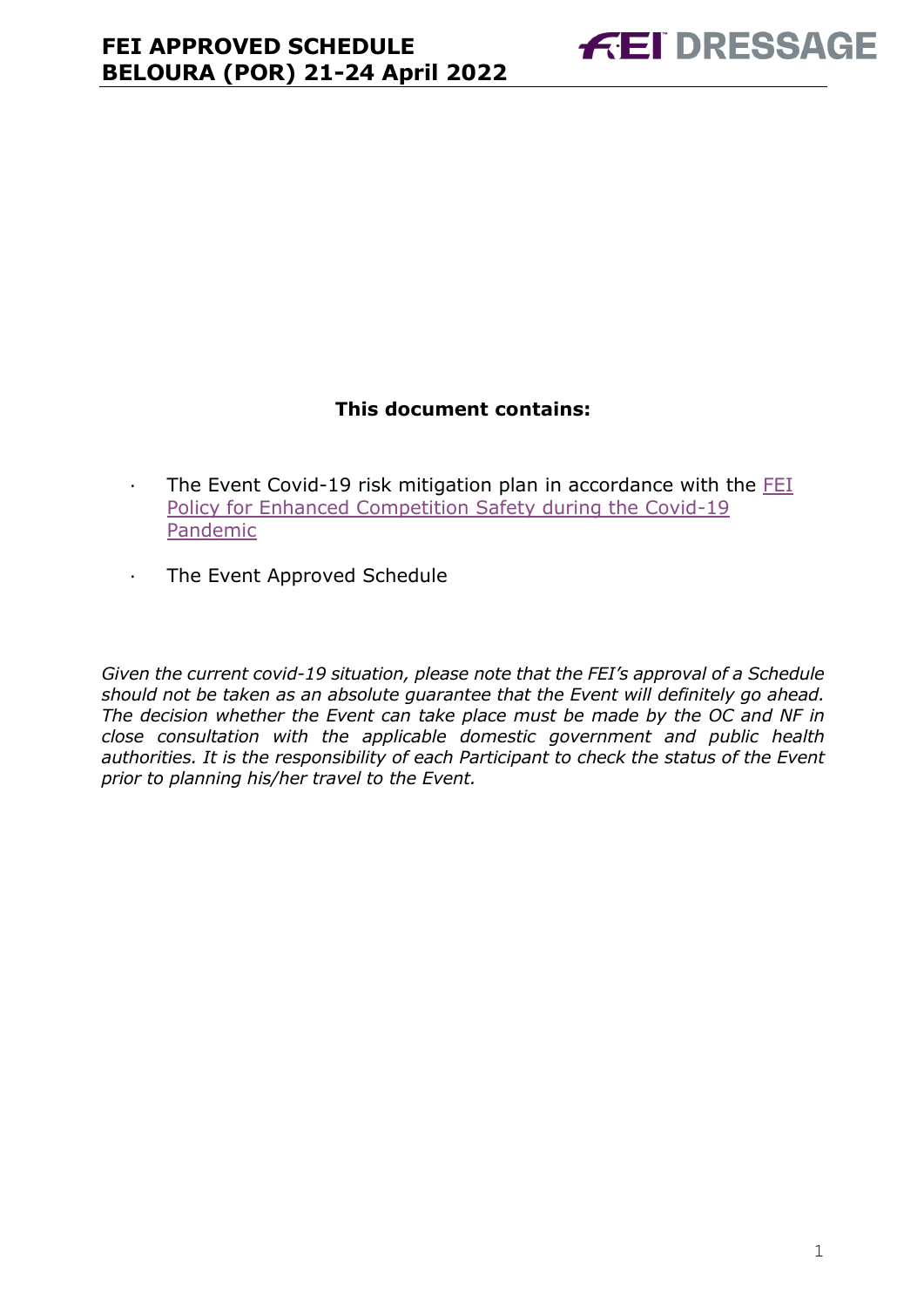



#### **MITIGATION PLAN**

#### **GENERAL**

- $\triangleright$  The number of people allowed to access the competition is restricted to the minimum necessary for the event to run properly.
- $\triangleright$  A safety distance of at least 1,5m must be maintained wherever possible.
- $\triangleright$  In cases where this is not viable you must wear a mask that covers both your nose and mouth (surgical masks will be on sale at the Show Office and near coffee machine).
- $\triangleright$  There will be regular disinfection of all communal areas during the day (bathrooms, stable areas, showers etc).
- $\triangleright$  Hydro-alcoholic gels will be available in different areas around all the showground and you will be expected to use these regularly to sanitize your hands when you access any area, such as the stables, the horse showering stations, the bathrooms and showers, restaurants, the Show Office, judges boxes and the warm up areas.
- $\triangleright$  In the case that you experience any symptoms related to Covid-19 you must cancel your entries and may not attend / must leave the showground.

#### **ON ARRIVAL:**

- $\triangleright$  On your arrival the horses will be placed in their assigned stables
- $\triangleright$  Please make sure that you wear a mask on any visit to the Show Office.
- $\triangleright$  In the Show office there will be surgical grade masks on sale.
- $\triangleright$  There will be a limit of one person at a time in the Show Office. we strongly recommend that you do not come to the office in groups but send a delegated person.
- $\triangleright$  We ask that you only come to the Show Office when it is absolutely essential.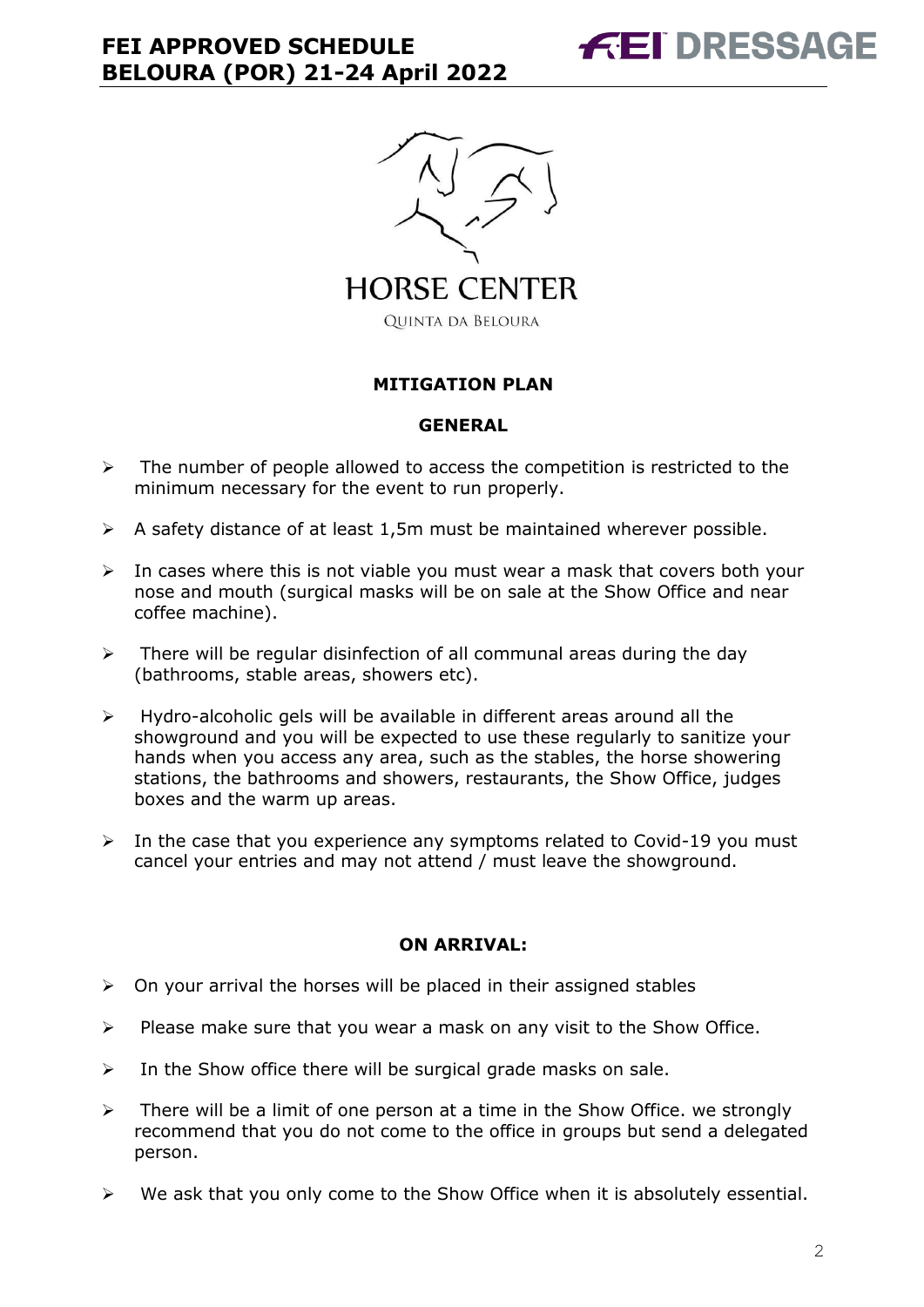$\triangleright$  When you arrive, you should take horse passport and all other documents to the show office. There it will provide you an accreditation wristband to access either the showground and/or stable areas.

### **SECRETARY:**

- $\triangleright$  We recommend using the link "www.gira.io", for all your orders and planning at the competition. You can check entries, results program or timetable changes and it will provide you with all the information you need about the Show.
- $\triangleright$  You can ask your account on the show office. Once payment is confirmed the Show Office will deliver you your documents.
- $\triangleright$  Following the BOE quidelines contactless payments should be made. You can contact the show / accounting office as follows:

Office: +351 916202216 | [eventos.belouracentrohipico@gmail.com](mailto:eventos.belouracentrohipico@gmail.com)

### **WARM UP ARENAS:**

- $\triangleright$  Competition will have 1 warm up arena and a 15 minutes warm up arena.
- $\triangleright$  Access to the arenas will be controlled at all times, warm up arena should only have Max. 8 horses, and 15 minutes warm up arena should have only Max. 4 horses.
- $\triangleright$  The circular arena is reserved for lunging only.
- $\triangleright$  Only the trainer and one person accompanying the rider as an auxiliary to the rider may be next to the warm-up arena. They must be located outside the arena and may only be placed in the numbered areas.
- $\triangleright$  Any action (removing bandages, giving water, putting on a jacket...) to be performed by the assistant must be done outside the warm-up area and respecting the distancing measures.

### **SHOWGROUND:**

- $\triangleright$  The seating capacity in bleachers will be 75%, provided that the minimum distance of 1.5 meters between groups can be respected. Seats marked with an "X" may not be used.
- $\triangleright$  Riders and accompanying persons must wear masks and respect at all times the safety distance of at least 1.5 meters between groups.
- $\triangleright$  If riders are on horseback, they may ride without masks, but they must carry them with them if they are going to dismount to go up to the podium.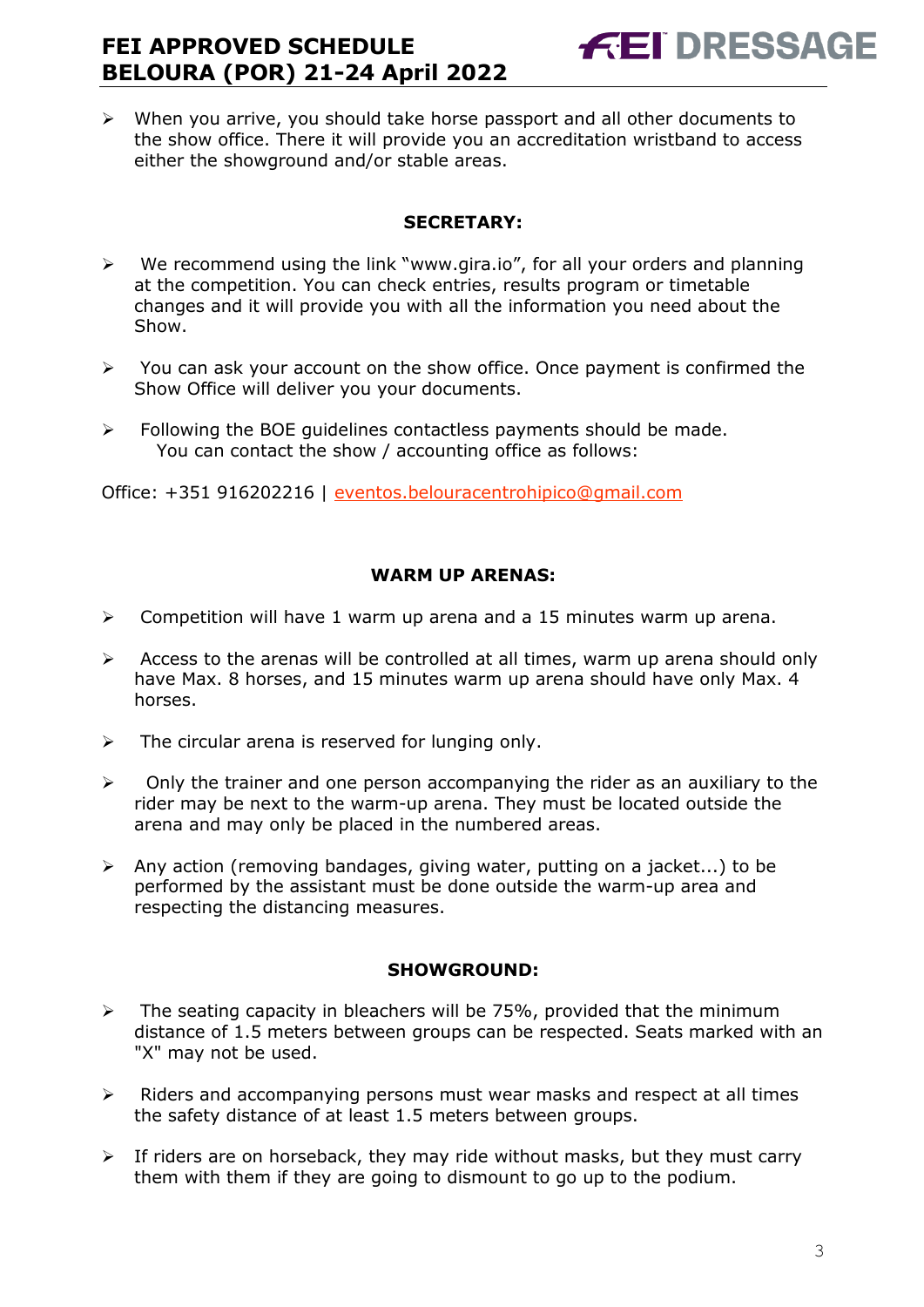### **TOILETS AND CHANGING ROOMS:**

- $\triangleright$  They will be disinfected very frequently by our staff.
- $\triangleright$  Maximum capacity 1 person per toilet.
- $\triangleright$  It is mandatory to disinfect your hands before entering the toilets and changing rooms.

#### **RESTORATION:**

- $\triangleright$  Personnel shall be properly equipped to comply with the required hygiene measures.
- $\triangleright$  The sanitary measures in force at the time shall be respected.

#### **WHAT TO DO IN CASE OF COVID-RELATED SYMPTOMS?**

- $\triangleright$  The event coordinator should be notified to inform the health authorities and the medical team located at the facility.
- $\triangleright$  The subject should remain isolated, avoiding all contact with other people until instructions are received.
- $\triangleright$  An isolation room will be available for participants and attendees.
- The nearest hospital is Hospital Fernando Fonseca (IC19 276, 2720-276 Amadora)
- COVID- Saúde24: 808242424
- $\triangleright$  Those persons who have been in direct contact with the person with symptoms should remain outside the event until the result is known.

**We request everyone's cooperation in complying with this protocol.**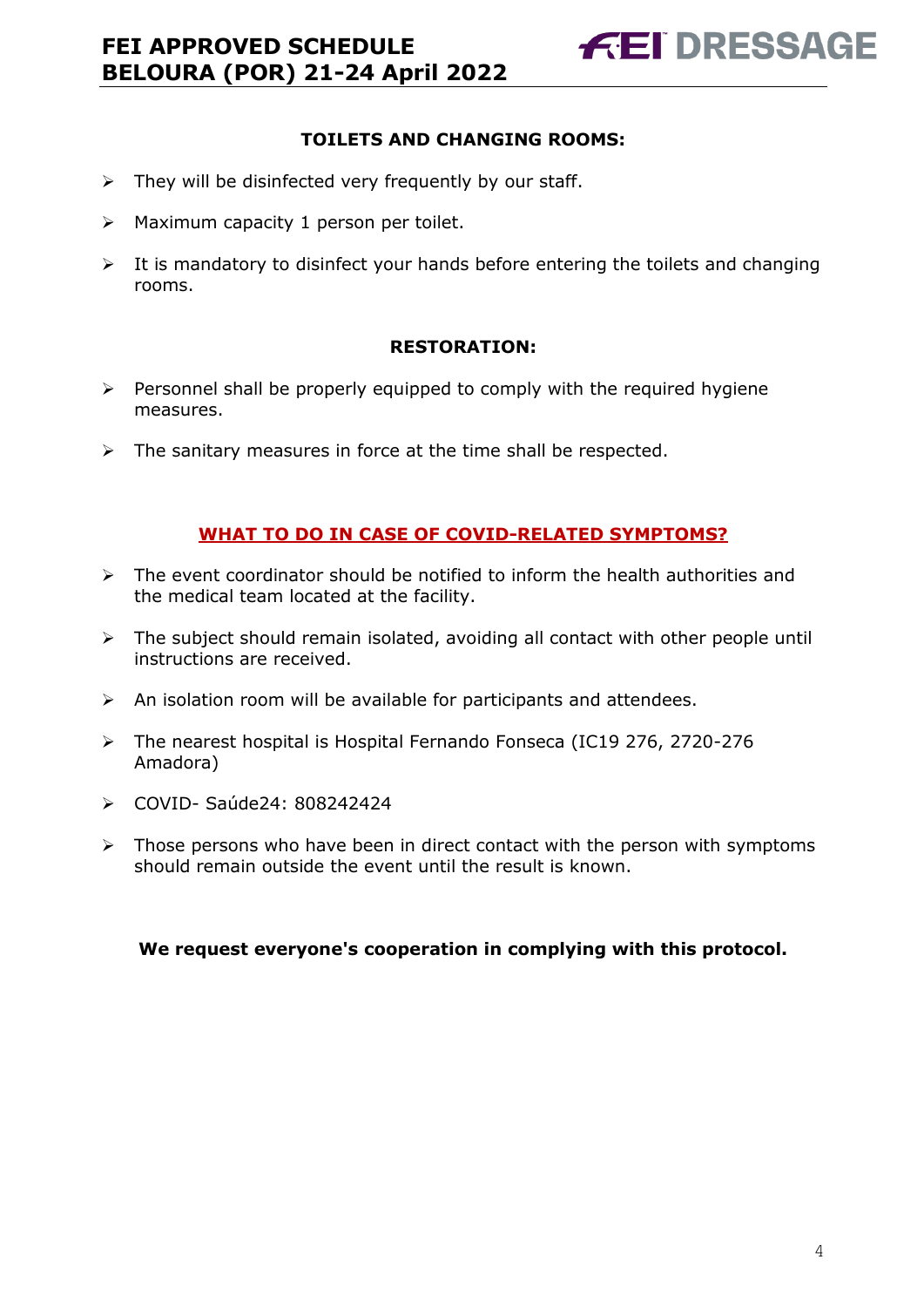# **I. DENOMINATION OF EVENT**



# <span id="page-4-0"></span>**II. GENERAL CONDITIONS**

- FEI Statutes, 24<sup>th</sup> edition, effective 17 November 2021.
- FEI General Regulations,  $24<sup>th</sup>$  edition,  $1<sup>st</sup>$  January 2020, updates effective  $1<sup>st</sup>$  January 2022.
- FEI Veterinary Regulations,  $14<sup>th</sup>$  edition, effective  $1<sup>st</sup>$  January 2018, updates effective 1<sup>st</sup> January 2022.
- **- FEI Dressage Rules (25th edition, effective 1st January 2014, including updates 1st January 2022) and if applicable the FEI Dressage World CupTM Rules 2021/2022 and 2022/2023 and FEI Dressage Nations CupTM Rules 2022.**
- Equine Anti-Doping and Controlled Medication Regulations (EADCMR), 3rd Edition, effective 1<sup>st</sup> January 2021.
- FEI Anti-Doping Rules for Human Athletes (ADRHA), based upon the 2021 WADA Code, effective 1<sup>st</sup> January 2021.
- The FEI Policy for Enhanced Competition Safety during the Covid-19 Pandemic, effective as of 1 July 2020 and until further notice.
- Given the current Covid-19 situation, please note that the FEI's approval of a Schedule should not be taken as an absolute guarantee that the Event will definitely go ahead. The decision whether the Event can take place must be made by the OC and NF in close consultation with the applicable domestic government and public health authorities. It is the responsibility of each Participant to check the status of the Event prior to planning their travel to the Event.
- All subsequent published revisions, the provisions of which will take precedence.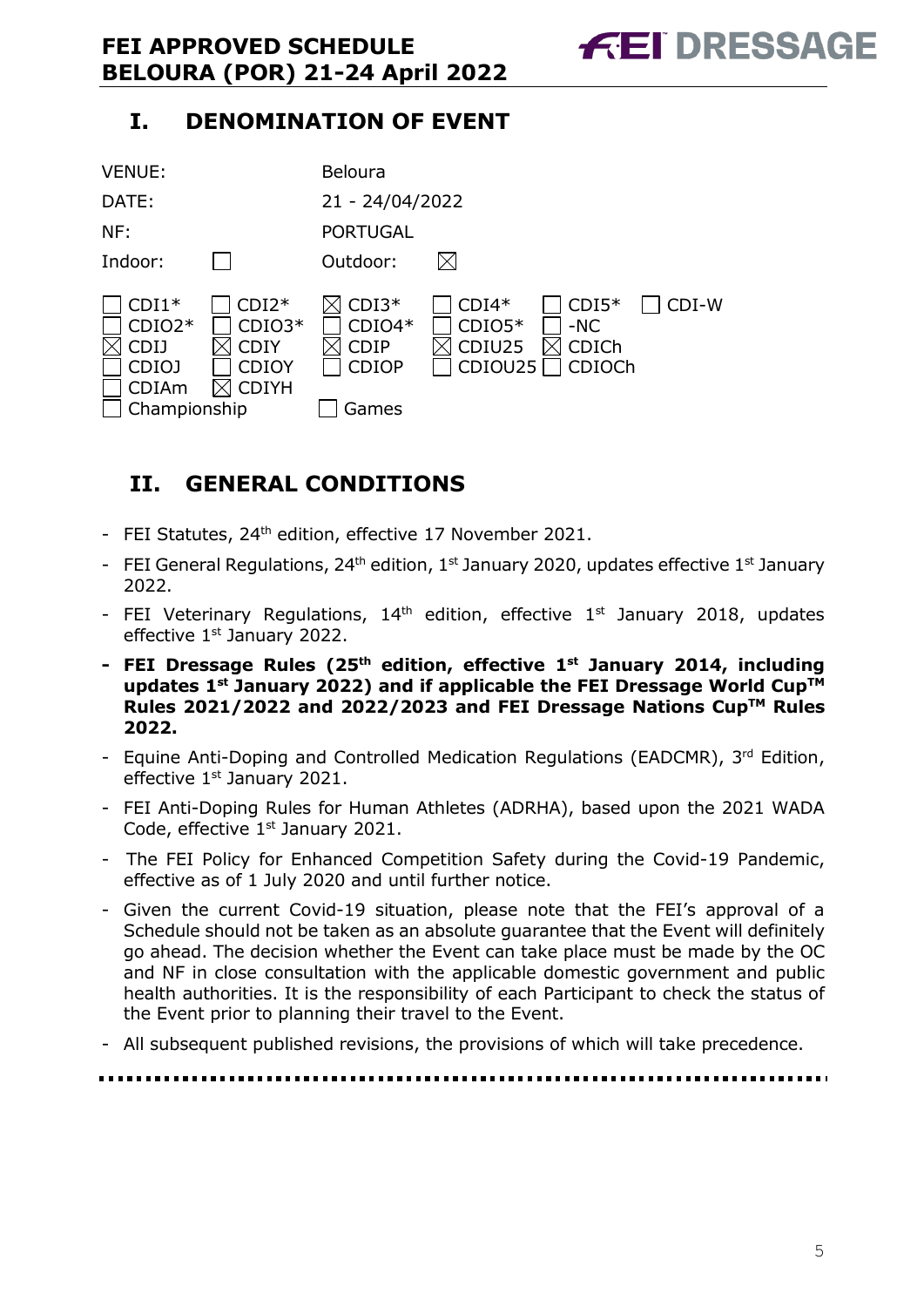

Approved by the FEI, Lausanne, on 11/03/2022. Updated 15/03/2022. Updated 24/03/2022. Updated 06/04/2022. Updated 07/04/2022. Updated 19/04/2022.

Rotella

Bettina De Rham. FEI Dressage Director.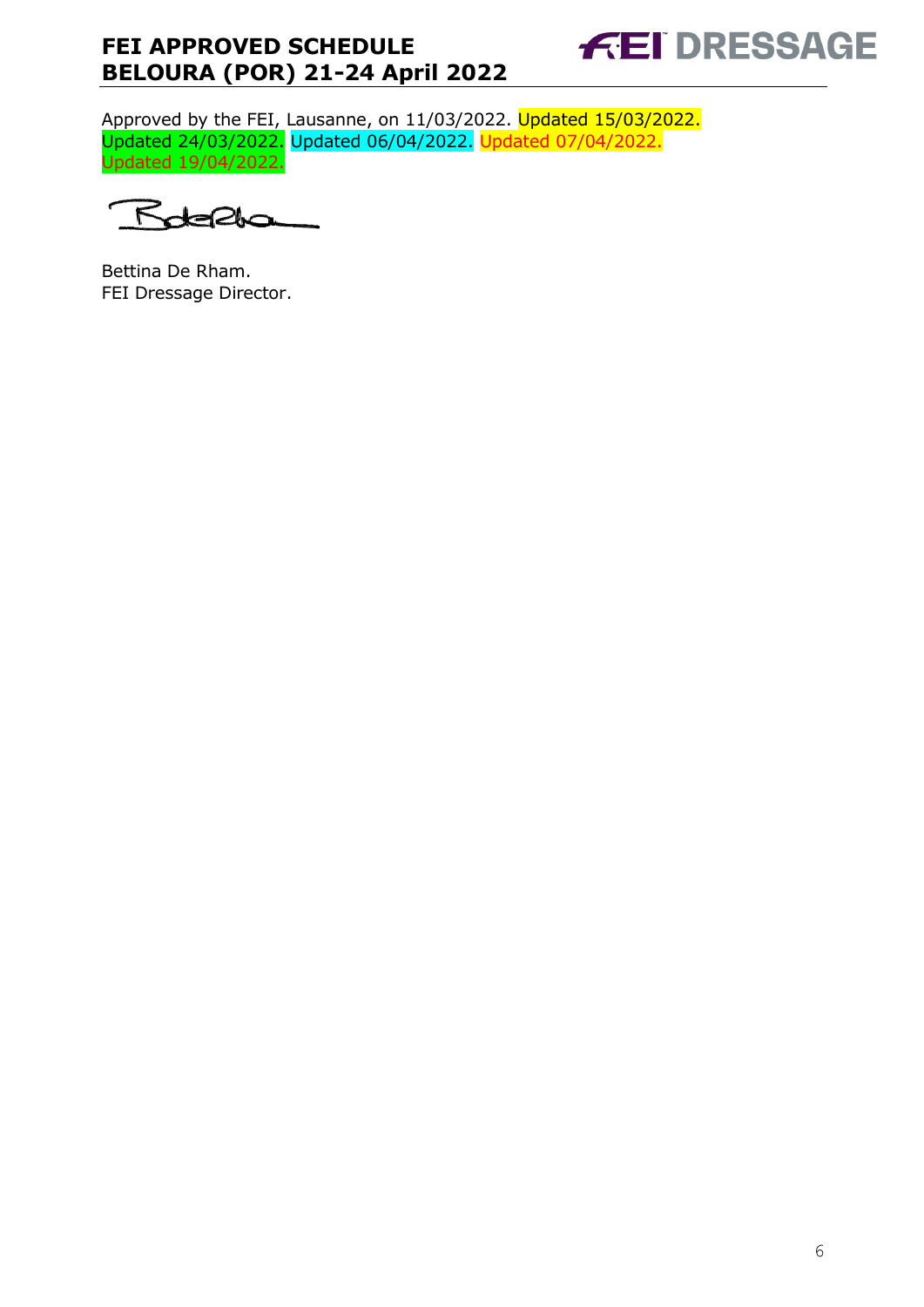# **TABLE OF CONTENTS**

| $\mathbf{I}$ . |                                                                                                                                                   |  |
|----------------|---------------------------------------------------------------------------------------------------------------------------------------------------|--|
| II.            |                                                                                                                                                   |  |
|                | III. THE FEI CODE OF CONDUCT FOR THE WELFARE OF THE HORSE 9                                                                                       |  |
| IV.            | 1.<br>2.<br>3.                                                                                                                                    |  |
| V.             |                                                                                                                                                   |  |
|                |                                                                                                                                                   |  |
|                | 1.<br>2.<br>ADDITIONAL FEES/CHARGES BY ORGANISING COMMITTEE:  14<br>3.<br>DEGREE OF DIFFICULTY - FLOORPLAN GRAND PRIX FREESTYLE  15<br>4.         |  |
|                |                                                                                                                                                   |  |
| IX.            |                                                                                                                                                   |  |
|                |                                                                                                                                                   |  |
|                | 2.                                                                                                                                                |  |
| XI.            | LOGISTICAL/ADMINISTRATIVE/TECHNICAL INFORMATION24                                                                                                 |  |
|                | 1.<br>2.<br>3.<br>4.<br>5.<br>6.<br>7.<br>8.<br>9.<br>10.<br>11.<br>12.<br>13.<br>14.<br>LOCAL TRANSPORTATION - ARRANGEMENTS FROM HOTEL TO<br>15. |  |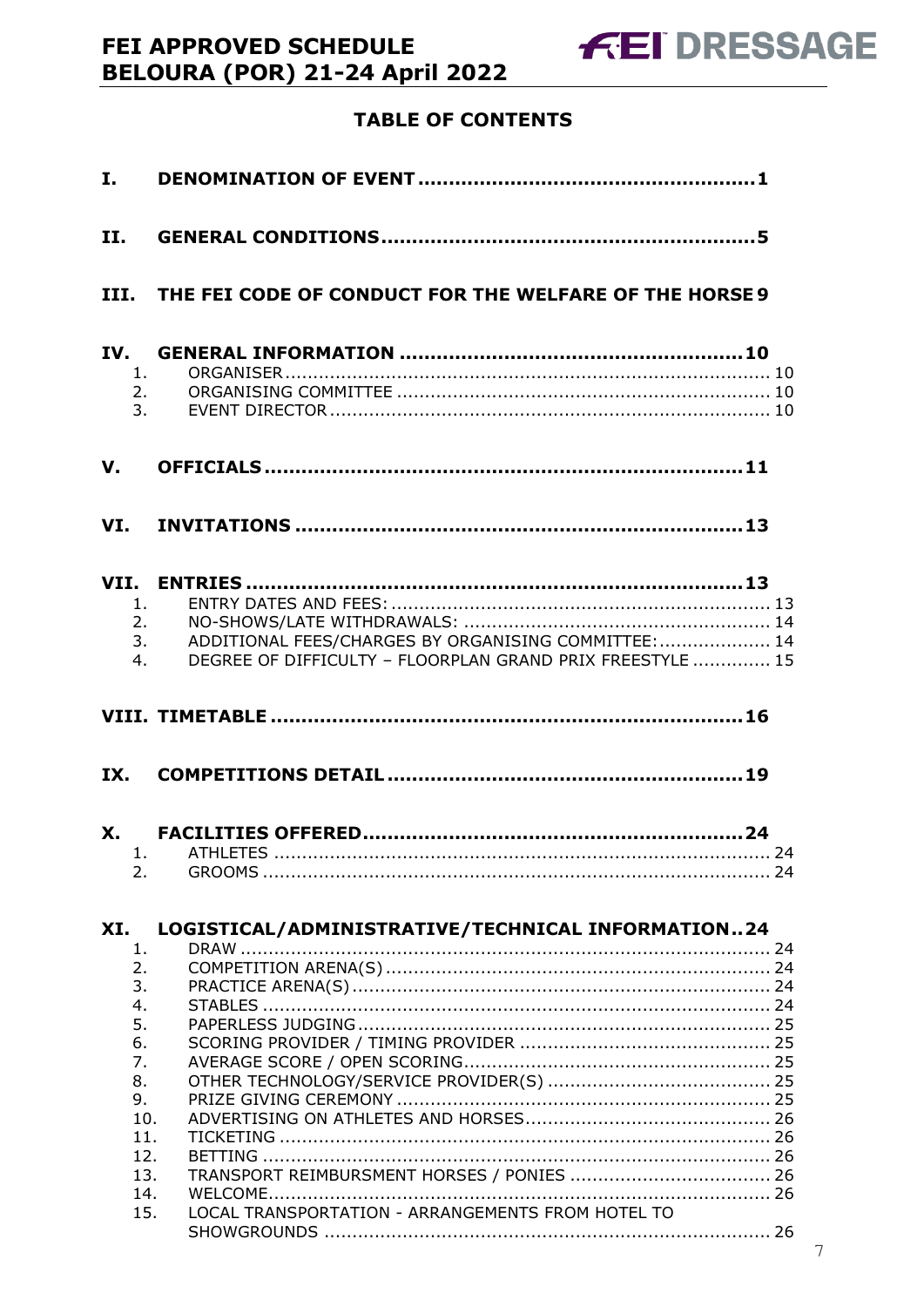| 16. ENTRY RIGHT TO SHOWGROUNDS/ACCREDITED PERSONS  26 |  |
|-------------------------------------------------------|--|
|                                                       |  |

| 2.               |                                                        |  |
|------------------|--------------------------------------------------------|--|
| 3.               |                                                        |  |
| 4.               |                                                        |  |
| 5.               |                                                        |  |
| 6.               |                                                        |  |
| $\overline{7}$ . | VENUE ARRIVAL INFORMATION & FITNESS TO COMPETE  28     |  |
| 8.               | EQUINE ANTI-DOPING AND CONTROLLED MEDICATION PROGRAMME |  |
|                  |                                                        |  |

### **XIII. HUMAN ANTI-DOPING [............................................................30](#page-29-1)**

|                | 1. THE FEI POLICY FOR ENHANCED COMPETITION SAFETY DURING THE |  |
|----------------|--------------------------------------------------------------|--|
|                |                                                              |  |
| 2 <sub>1</sub> |                                                              |  |
| 3.             |                                                              |  |
| 4.             |                                                              |  |
| 5.             |                                                              |  |
|                | 6. ADDITIONAL INFORMATION FROM THE ORGANISER  33             |  |
|                |                                                              |  |

| XV. |  |
|-----|--|
|     |  |
|     |  |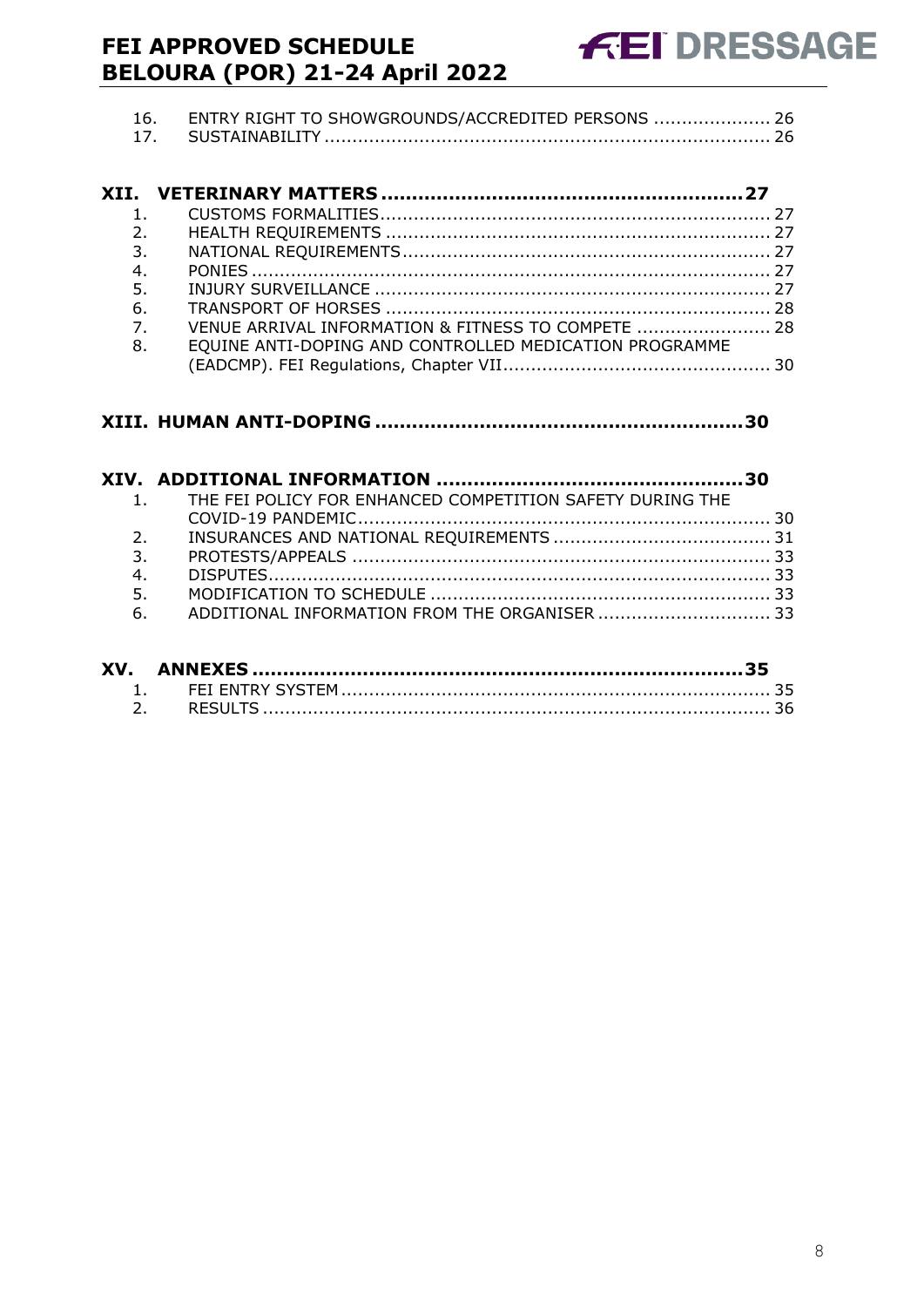# <span id="page-8-0"></span>**III. THE FEI CODE OF CONDUCT FOR THE WELFARE OF THE HORSE**

The Fédération Equestre Internationale (FEI) expects all those involved in international equestrian sport to adhere to the FEI's Code of Conduct and to acknowledge and accept that at all times the welfare of the horse must be paramount and must never be subordinated to competitive or commercial influences.

- 1. At all stages during the preparation and training of competition horses, welfare must take precedence over all other demands. This includes good horse management, training methods, farriery and tack, and transportation.
- 2. Horses and athletes must be fit, competent and in good health before they are allowed to compete. This encompasses medication use, surgical procedures that threaten welfare or safety, pregnancy in mares and the misuse of aids.
- 3. Events must not prejudice horse welfare. This involves paying careful attention to the competition areas, ground surfaces, weather conditions, stabling, site safety and fitness of the horse for onward travel after the event.
- 4. Every effort must be made to ensure that horses receive proper attention after they have competed and that they are treated humanely when their competition careers are over. This covers proper veterinary care, competition injuries, euthanasia and retirement.
- 5. The FEI urges all involved with the sport to attain the highest levels of education in their areas of expertise.

A full copy of this Code can be obtained from the Fédération Equestre Internationale, Chemin de la Joliette 8, CH-1006 Lausanne, Switzerland. Telephone: +41 21 310 47 47. The Code is available in English. The Code is also available on the FEI's website: <http://inside.fei.org/>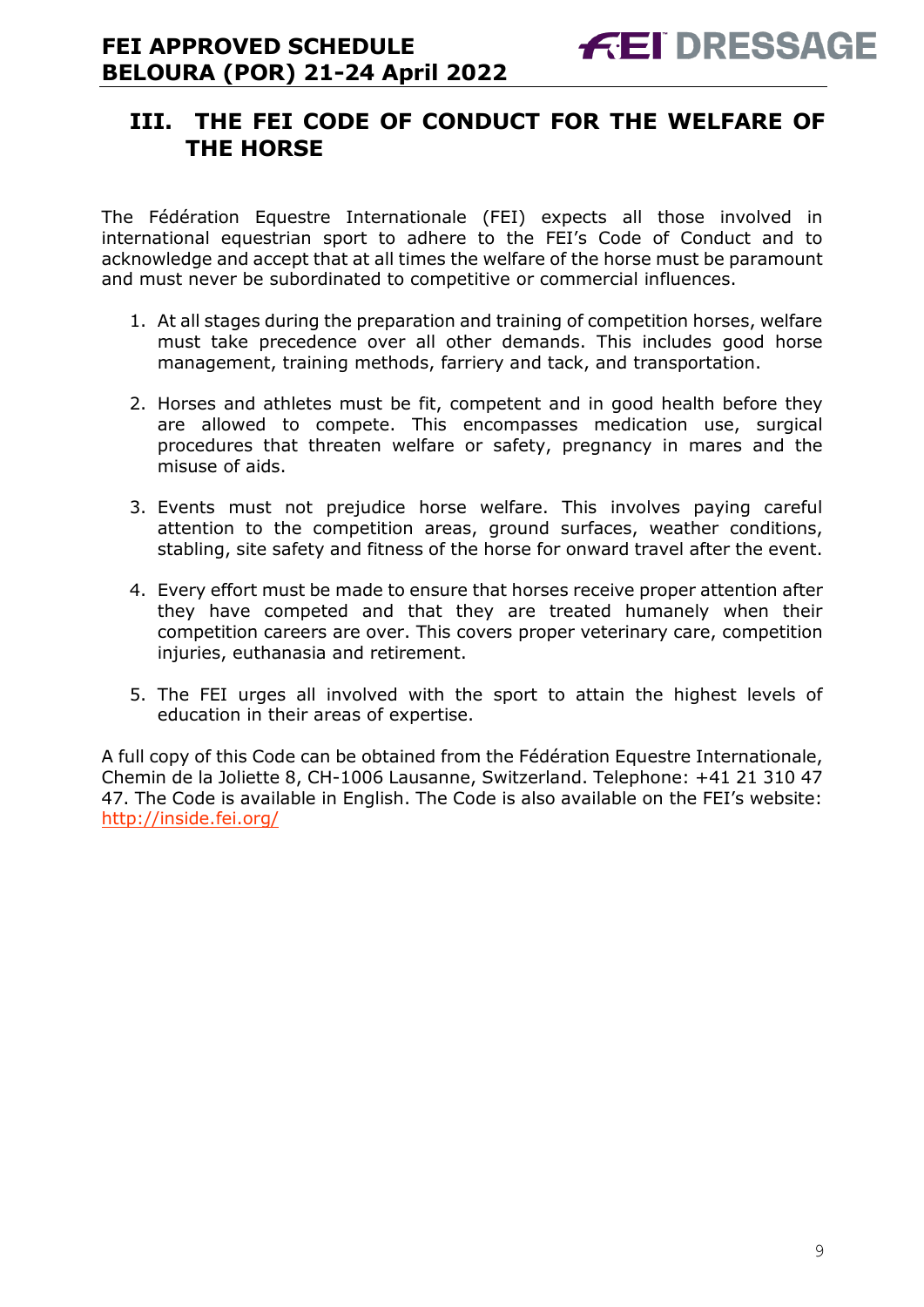# <span id="page-9-0"></span>**IV. GENERAL INFORMATION**

### <span id="page-9-1"></span>**1.ORGANISER**

| Name:      | Quinta da Beloura Horse Center                 |
|------------|------------------------------------------------|
| Address:   | Rua Moinho Zangão nº9, 2710-702 Linhó - Sintra |
| Telephone: | +351916202216                                  |
| Email:     | eventos.belouracentrohipico@gmail.com          |
| Website:   | www.horsecenter.pt                             |

| <b>Contact Details Show Ground:</b> |                                                |
|-------------------------------------|------------------------------------------------|
| Address:                            | Rua Moinho Zangão nº9, 2710-702 Linhó - Sintra |
| Telephone:                          | +351916202216                                  |
| <b>GPS Coordinates:</b>             | 38°45'39.6"N 9°22'54.7"W                       |

Accessibility details (directions by road, nearest airport/train station):

Take A37 direction to Sintra then take the exit 14 in direction to A16 Cascais/Estoril and take the exit 6 direction to N9 Linhó. On the roundabout take the second exit and then after the fuel station, take the first exit to your right. On the roundabout take the first exit and in the end of the road take left. After 100 metres you will find the showground at your right.

#### <span id="page-9-2"></span>**2.ORGANISING COMMITTEE**

Honorary President: Dr. Basílio Horta President of the event: Sérgio Manuel Fialho Lourinho Show Secretary: Pedro Matos Press Officer: Madalena Ferrão

### <span id="page-9-3"></span>**3.EVENT DIRECTOR**

| Name:      | Pedro Matos                                    |
|------------|------------------------------------------------|
| Address:   | Rua Moinho Zangão nº9, 2710-702 Linhó - Sintra |
| Telephone: | N/A                                            |
| Mobile:    | +351916202216                                  |
| Email:     | co.belouracentrohipico@gmail.com               |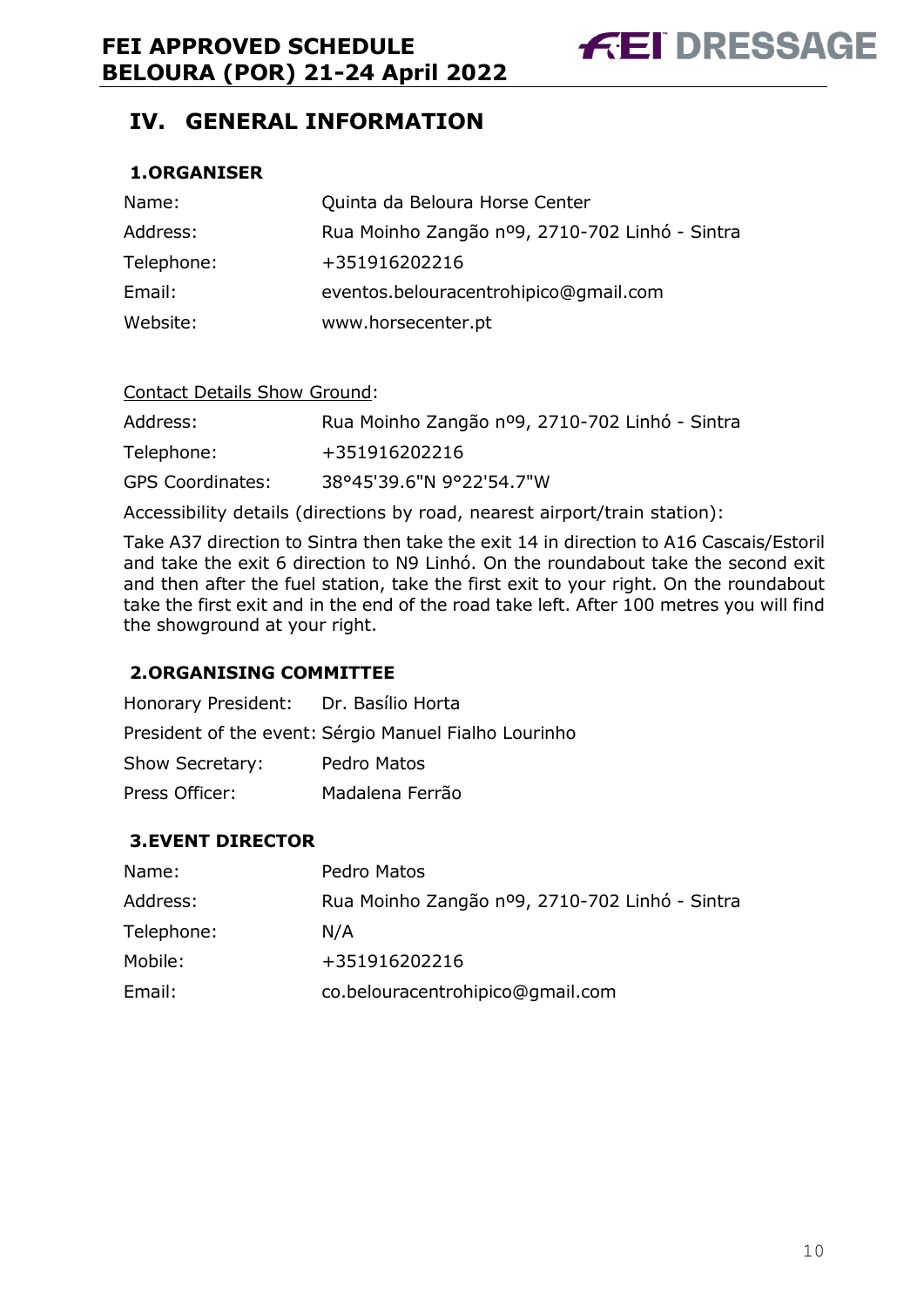# **V. OFFICIALS**

Please note that the schedule has been approved under the provision that all appointed Officials have successfully passed the on-line FEI Competency Evaluation Test.

**FEI DRESSAGE** 

<span id="page-10-0"></span>

| Ref.                    | <b>Panel</b>                | <b>Function</b>                                               | <b>FEI ID</b> | <b>Name</b>                         | <b>NF</b>  | <b>Level</b>            | <b>Contact Email</b>                     |
|-------------------------|-----------------------------|---------------------------------------------------------------|---------------|-------------------------------------|------------|-------------------------|------------------------------------------|
|                         |                             | Ground Jury President                                         | 10023884      | PINTEUS, Frederico                  | <b>POR</b> | $4*/YH$                 | fpinteus@hotmail.com                     |
|                         |                             | Ground Jury Member                                            | 10048915      | <b>GUERRA DIAZ, Francisco</b>       | <b>ESP</b> | $5*/YH$                 | <del>uerradiazpaco@hotmail.con</del>     |
|                         |                             | Ground Jury Member                                            | 10100829      | DU TRANOY, Lionel                   | <b>FRA</b> | $4*$                    | lionel.dutranoy@wanadoo.fr               |
|                         |                             | Ground Jury Member                                            | 10097808      | PEUTZ-VEGTER, Monique               | <b>NED</b> | $4*/YH$                 | fampeutz@gmail.com                       |
|                         |                             | Ground Jury Member                                            | 10049288      | LEYMAN, Freddy                      | <b>BEL</b> | $4*/YH$                 | freddyleyman@skynet.be                   |
|                         |                             | Ground Jury Member                                            | 10050036      | RIEXINGER, Gotthilf                 | <b>GER</b> | <del>5*/YH</del>        | <mark>exinger@handelsagentur-</mark>     |
| 1                       | Ground Jury                 | Ground Jury Member                                            | 10184209      | MATOS, Claudia                      | <b>POR</b> | $3*$                    | cem@advlex.pt                            |
|                         |                             | <b>Ground Jury Member</b>                                     | 10095170      | DANZBERG, Knut                      | <b>GER</b> | $4*/YH$                 | knut.danzberg@gmx.de                     |
|                         |                             | Ground Jury Member                                            | 10034593      | GONCALVES, Miguel                   | <b>POR</b> | <b>NAT</b>              | miguelaggoncalves@outlook.com            |
|                         |                             | Ground Jury Member                                            | 10273716      | FORGE, Lea                          | <b>POR</b> | <b>NAT</b>              | forge.lea@gmail.com                      |
|                         |                             | Foreign Judge                                                 | 10050036      | <b>RIEXINGER, Gotthilf</b>          | <b>GER</b> | $5*/YH$                 | iexinger@handelsagentur-<br>riexinger.de |
|                         |                             | Foreign Judge                                                 | 10050237      | <b>ALONSO DE QUINZANOS, Maribel</b> | <b>MEX</b> | <del>5*/YH</del>        | <mark>านรล46547886@gmail.com</mark>      |
| $\overline{\mathbf{2}}$ | Foreign Technical Delegate  | Foreign Technical Delegate                                    |               |                                     |            |                         |                                          |
| 3                       | Chief Steward               | Chief Steward                                                 | 10052898      | WIDALSKA, Katarzyna                 | POL        | 3                       | k.widalska@o2.pl                         |
|                         | <b>Assistant Stewards</b>   | <b>Assistant Steward</b>                                      | 10159460      | MARTINS SANTOS, Andre               | <b>POR</b> | 2                       | martins228@hotmail.com                   |
| 4                       |                             | Assistant Steward                                             | 10016387      | <b>BEIER, Joëlle Catherine</b>      | <b>LUX</b> | 2                       | joelle.kinnen@t-online.de                |
|                         |                             | <del>Assistant Steward</del>                                  | 10159462      | <b>MARIANO GOMES, Luis Manuel</b>   | <b>POR</b> | $\overline{\mathbf{1}}$ | <mark>luismarianogomes@gmail.com</mark>  |
|                         |                             | <b>Assistant Steward</b>                                      |               |                                     |            |                         |                                          |
|                         |                             | Veterinary Delegate                                           | 10051584      | MARQUES, João Paulo                 | <b>POR</b> | 2                       | jpaulomarques@hotmail.com                |
|                         | FEI Veterinary Delegate     | Additional Veterinary Delegate                                |               |                                     |            |                         |                                          |
| 5                       |                             | Veterinary Commission President                               |               |                                     |            |                         |                                          |
|                         | FEI Veterinary Commission   | Foreign Veterinary Delegate                                   |               |                                     |            |                         |                                          |
|                         |                             | Veterinary Commission Member                                  |               |                                     |            |                         |                                          |
|                         | Veterinary Services Manager | Veterinary Services Manager                                   |               |                                     |            |                         |                                          |
| 6                       | / Treating Veterinarian     | Permitted Treating Veterinarian<br>(one for every 200 horses) | 10087287      | PIRES, Rita                         | <b>POR</b> |                         | +351 917 855 607                         |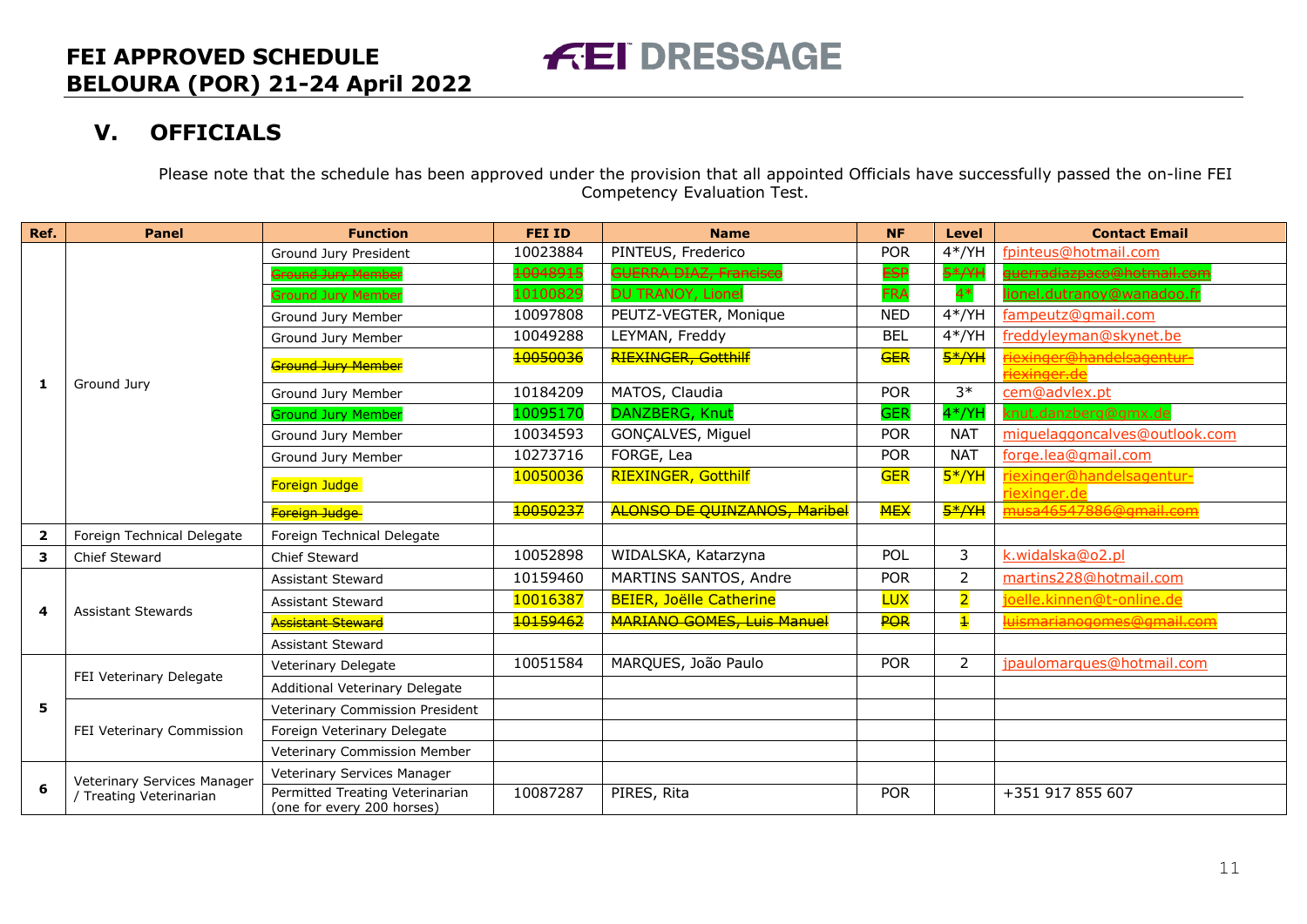# **FEI DRESSAGE**

# **FEI APPROVED SCHEDULE BELOURA (POR) 21-24 April 2022**

|                        | Permitted Treating Veterinarian<br>(one for every 200 horses) | 10087287 | PIRES, Rita                  | POR        | +351 917 855 607  |
|------------------------|---------------------------------------------------------------|----------|------------------------------|------------|-------------------|
| Doctor/Medical Service | Doctor/Medical Service                                        |          | Bombeiros S. Pedro de Sintra |            | +351 21 924 96 00 |
| Farrier                | Farrier                                                       |          | CORDEIRO, Goncalo            | <b>POR</b> | +351 919 134 077  |
| NF Delegate            | NF Delegate (if applicable)                                   |          |                              |            |                   |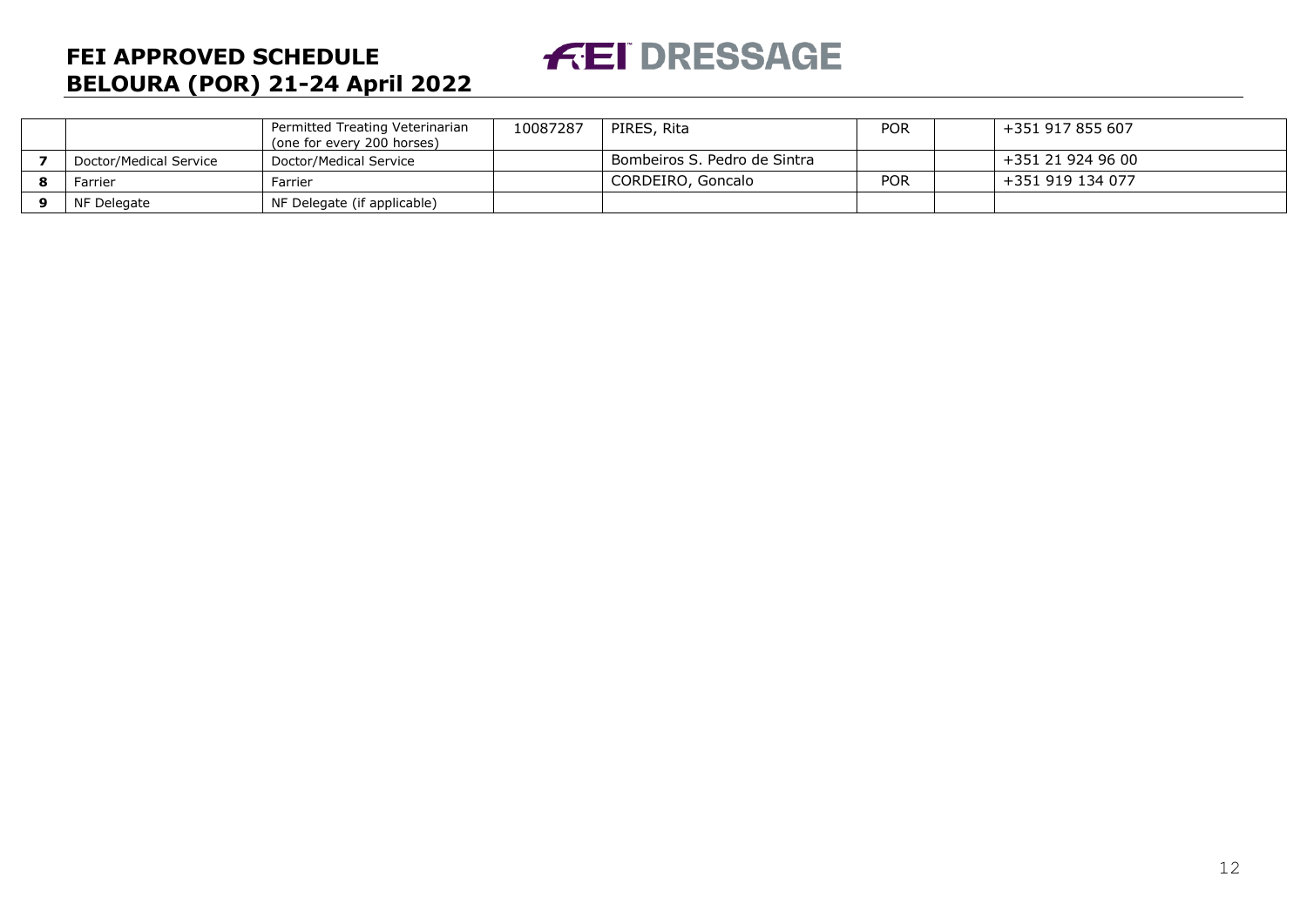# <span id="page-12-0"></span>**VI. INVITATIONS**

| Number of NFs invited:        | ALL    |
|-------------------------------|--------|
| State which NFs are invited:  | N/A    |
| Reserve NFs:                  | N/A    |
| Total Number of athletes:     | 60     |
| Number of home athletes:      | 35     |
| Number of athletes per NF:    | Nax .8 |
| Number of horses per athlete: | Max.3  |

Athletes are invited by the Organiser through their NF.

One (1) groom per athlete.

Square for Organiser The OC reserves the right to invite athletes (through their respective NF) in the limit of available entries and to limit the entries in order to judge 40 horses per day and per judge.

The OC reserves the right to increase or reduce the number of riders by NF and / or horses by rider in the case where nominative entries would be deficient or too numerous or according to the definitive entries. Any such changes will be immediately notified to all competitors, officials, NFs and FEI include additional details if necessary

# <span id="page-12-1"></span>**VII. ENTRIES**

- You must use the FEI Entry System for all categories of this Event: [https://entry.fei.org/index.php?page=PFO\\_Entries\\_NF\\_EventSearch](https://entry.fei.org/index.php?page=PFO_Entries_NF_EventSearch)
- You will find additional documentation on: <https://inside.fei.org/fei/your-role/it-services/it-platforms/fei-entry-system>
- All Athletes and Horses participating in any International Competition must be registered with the FEI.
- Athletes and/or Horses present at the Event without having been entered through the FEI's Online Entry System will automatically be disqualified unless compelling circumstances warrant otherwise.

### <span id="page-12-2"></span>**1.ENTRY DATES AND FEES:**

#### **Deadlines for entries**

Definite Entries: 08/04/2022

Last date for substitutions: 15/04/2022

Entries have to be in accordance with the FEI Dressage Rules, Art. 423 and the FEI General Regulations, Art. 116.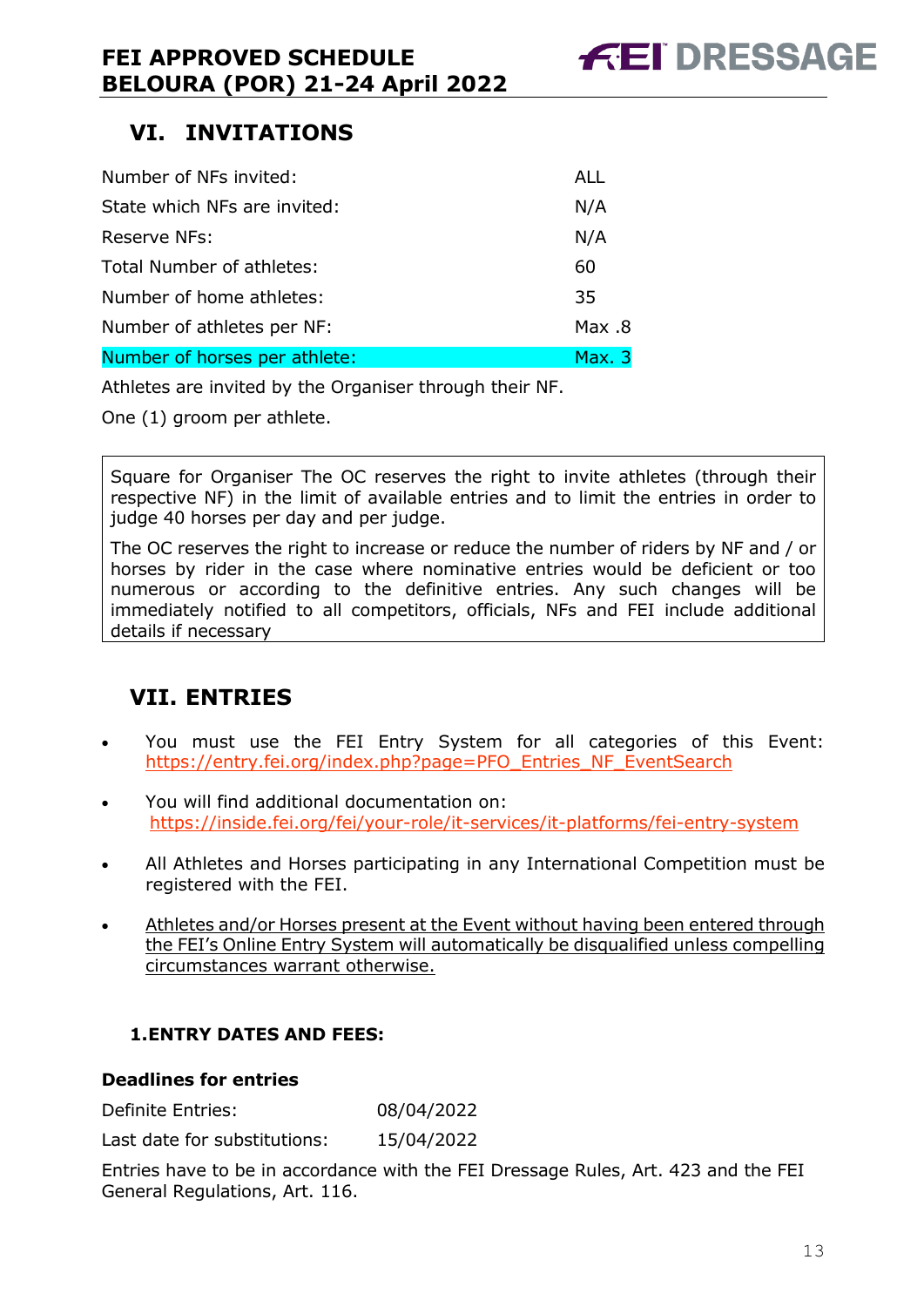| <b>Entry fee per horse:</b>               | CDICh / CDIP 350€ (VAT excluded)        |         |  |  |
|-------------------------------------------|-----------------------------------------|---------|--|--|
|                                           | CDIJ / CDIY / CDIYH 410€ (VAT excluded) |         |  |  |
|                                           | CDIU25 / CDI3* 420€ (VAT excluded)      |         |  |  |
| Stabling fee per horse (if any): Included |                                         |         |  |  |
| Starting fee per horse (if any): N/A      |                                         |         |  |  |
| <b>VAT:</b>                               | 23%                                     |         |  |  |
| Total fee per horse:                      | CDICh / CDIP                            | 430,50€ |  |  |
|                                           | CDIJ / CDIY / CDIYH                     | 504,30€ |  |  |
|                                           | <b>CDIU25 / CDI3*</b>                   | 516,60€ |  |  |

Entries fees have to be paid until the definite entries date: 08/04/2022 by bank transfer to:

IBAN PT50 0018 000346255469020 40

Swift : TOTAPTPL

Account holder name: Reason Journey, Lda

The evidence of payment shall be sent to: [eventos.belouracentrohipico@gmail.com](mailto:eventos.belouracentrohipico@gmail.com)

#### <span id="page-13-0"></span>**2.NO-SHOWS/LATE WITHDRAWALS:**

**NB:** In the case of withdrawals after the date of definite entries or no-shows the athlete or the respective NF will be held liable to reimburse the Organiser for the actual financial loss incurred by the Organiser (i.e., stabling and hotel expenses) as a result of the late withdrawal or no-show.

Amount charged: 400 euros

#### <span id="page-13-1"></span>**3.ADDITIONAL FEES/CHARGES BY ORGANISING COMMITTEE:**

All other fees must be listed hereunder with the details of the amounts to be charged and approved by the FEI. Only fees approved by the FEI and listed in the approved Schedule can be charged by the Organiser.

EADCMP Fee:

Included in compulsory entry fee  $\Box$  Not included in compulsory entry fee  $\Box$ 

Lower-Level Events (CIMs) CHF 18 per horse per event (For definition of CIMs see Appendix E of the FEI General Regulations) Higher-Level Events CHF 25 per horse per event (All other events not defined as CIM)

Electricity (upon request): 50 euros Manure disposal: 25 euros Hay: 12 euros per bale Straw: 10 euros per bale **FEI DRESSAGE**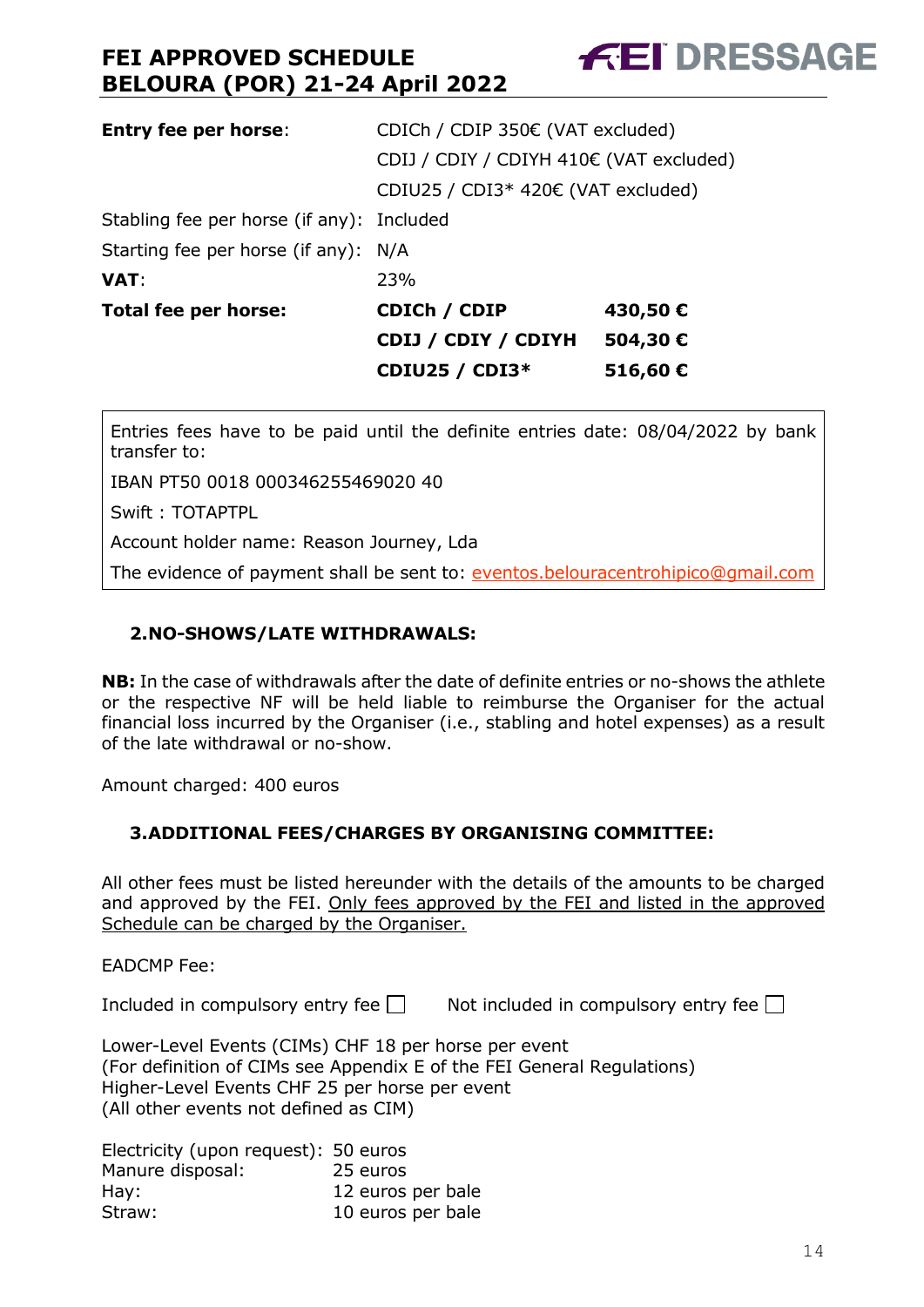**FEI DRESSAGE** 

Shavings: 15 euros per bale Tack box\*: 150 euros Non competing horse: 250 euros Health papers: 40 euros Please make the tack box reservation or any request to [eventos.belouracentrohipico@gmail.com](mailto:eventos.belouracentrohipico@gmail.com)

### **All above mentionated fees are subject to VAT**

VAT Number of the Organiser: 514656786

\* Tack boxes are limited and have to be ordered in advance. They will be made available on a first come first serve basis

### <span id="page-14-0"></span>**4. DEGREE OF DIFFICULTY – FLOORPLAN GRAND PRIX FREESTYLE**

 $\Box$  DoD will be used.  $\Box$  DoD will not be used.  $\boxtimes$  Not Applicable. Athletes are required to login using their own credentials on to [http://dressagefreestyle.fei.org](http://dressagefreestyle.fei.org/) to create or assign their Grand Prix Freestyle floorplan at the latest 2 hours prior to:  $\Box$  the horse inspection.

 $\Box$  the draw of the Grand Prix (CDIs/CDIOs) / Short Grand Prix (CDI-Ws).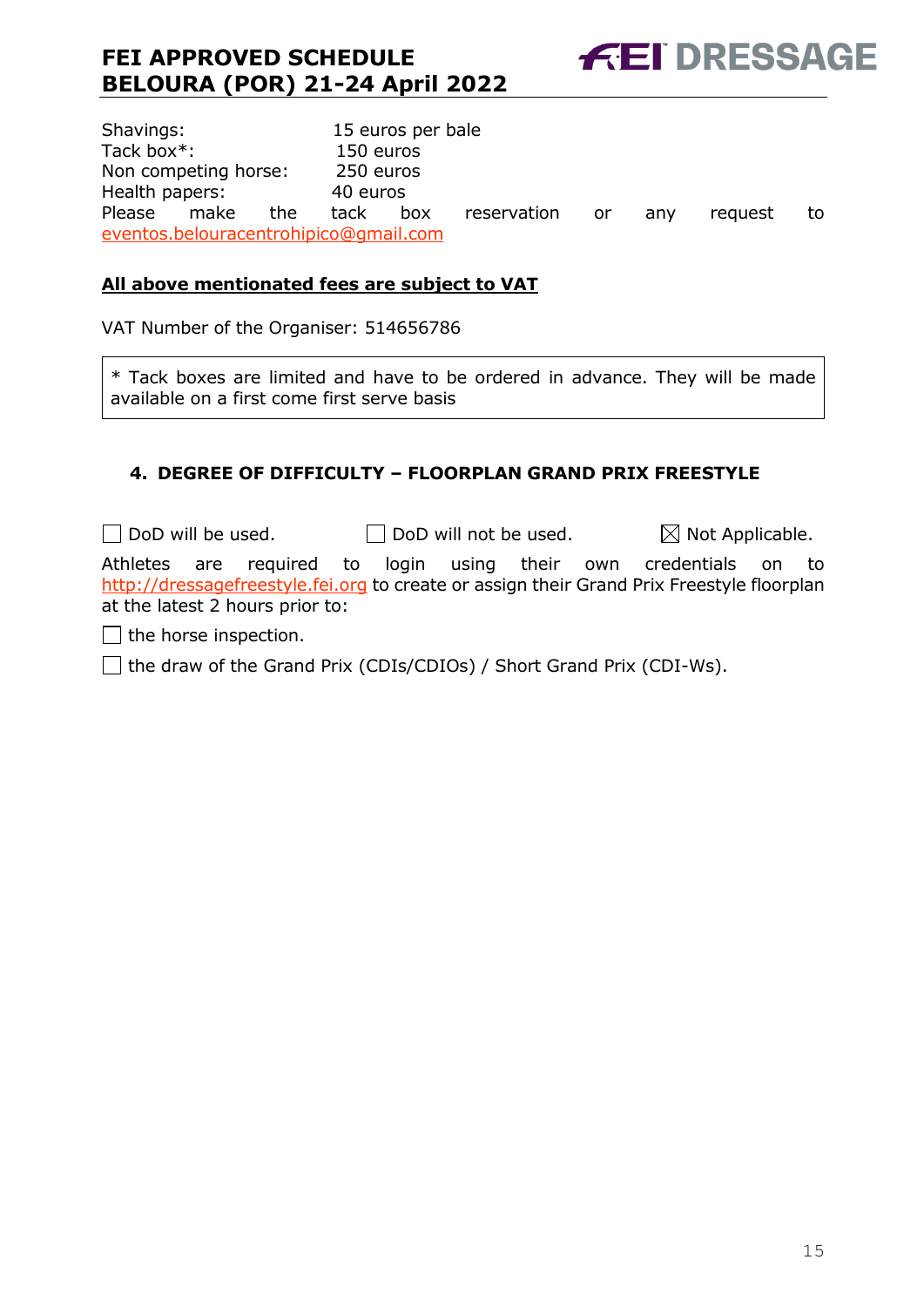# <span id="page-15-0"></span>**VIII. TIMETABLE**

#### **Competitions must not start before 08:00 and must not finish after 23:00 unless prior approval is granted by the FEI.**

**The current edition of Dressage Tests at the date of the show will be used and all tests must be ridden from memory.** <https://inside.fei.org/fei/your-role/organisers/dressage/tests>

|                           | Day                                                        | <b>Date</b> | <b>Time</b>    |  |
|---------------------------|------------------------------------------------------------|-------------|----------------|--|
| • Opening of stables      | Thursday                                                   | 21/04/2022  | 10:00          |  |
| • Horse Inspection        | Friday                                                     | 22/04/2022  | 15:00          |  |
| Familiarization           | Thursday                                                   | 21/04/2022  | 12:00 to 18:00 |  |
|                           | Friday                                                     | 22/04/2022  | 8:30 to 13:00  |  |
| • Declaration of Starters | Not later than one (1) hour after the horse<br>inspection. |             |                |  |
| • Draw:                   |                                                            |             |                |  |
| <b>All Competitions</b>   | Friday                                                     | 22/04/2022  | 17:30          |  |

| <b>Competitions CDIP</b>       | Day      | <b>Date</b> | <b>Time</b> | <b>Prize Money</b> |
|--------------------------------|----------|-------------|-------------|--------------------|
| Competition 4 Pony Riders Team | Saturday | 23/04/2022  | Not before  | N/A                |
|                                |          |             | 8:00        |                    |
| Competition 15 Pony Riders     | Sunday   | 24/04/2022  | Not before  | N/A                |
| Individual                     |          |             | 8:00        |                    |
| <b>Total Prize Money</b>       |          |             |             | N/A                |
| <b>Prizes in Kind</b>          |          |             |             | Trophies/rosettes  |

| <b>Competitions CDICh</b>          | Dav      | <b>Date</b> | <b>Time</b> | <b>Prize Money</b> |
|------------------------------------|----------|-------------|-------------|--------------------|
| Competition 5 Children Team        | Saturday | 23/04/2022  | Not before  | N/A                |
|                                    |          |             | 8:00        |                    |
| Competition 16 Children Individual | Sunday   | 24/04/2022  | Not before  | N/A                |
|                                    |          |             | 8:00        |                    |
| <b>Total Prize Money</b>           |          |             |             | N/A                |
| <b>Prizes in Kind</b>              |          |             |             | Trophies/rosettes  |

| <b>Competitions CDIJ</b>          | Day      | <b>Date</b> | <b>Time</b> | <b>Prize Money</b> |
|-----------------------------------|----------|-------------|-------------|--------------------|
| Competition 6 Juniors Team        | Saturday | 23/04/2022  | Not before  | N/A                |
|                                   |          |             | 8:00        |                    |
| Competition 17 Juniors Individual | Sunday   | 24/04/2022  | Not before  | N/A                |
|                                   |          |             | 8:00        |                    |
| <b>Total Prize Money</b>          |          |             |             | N/A                |
| <b>Prizes in Kind</b>             |          |             |             | Trophies/rosettes  |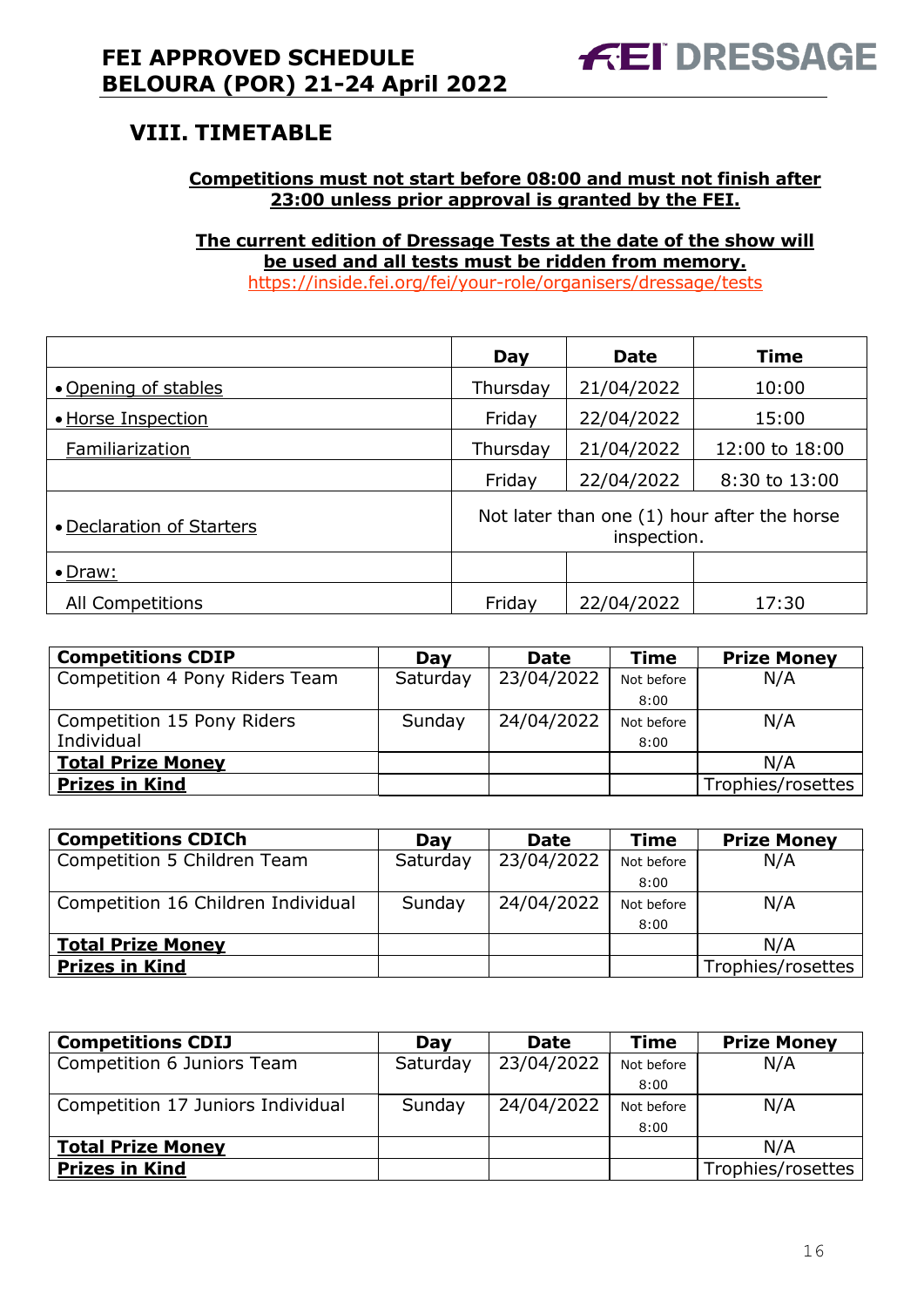

| <b>Competitions CDIY</b>        | Day      | <b>Date</b> | <b>Time</b> | <b>Prize Money</b> |
|---------------------------------|----------|-------------|-------------|--------------------|
| Competition 7 Young Riders Team | Saturday | 23/04/2022  | Not before  | N/A                |
|                                 |          |             | 8:00        |                    |
| Competition 18 Young Riders     | Sunday   | 24/04/2022  | Not before  | N/A                |
| Individual                      |          |             | 8:00        |                    |
| <b>Total Prize Money</b>        |          |             |             | N/A                |
| <b>Prizes in Kind</b>           |          |             |             | Trophies/rosettes  |

| <b>Competitions CDIU25:</b>     | Day      | <b>Date</b> | <b>Time</b> | <b>Prize Money</b> |
|---------------------------------|----------|-------------|-------------|--------------------|
| Competition 8 Intermediate II   | Saturday | 23/04/2022  | Not before  | N/A                |
|                                 |          |             | 8:00        |                    |
| Competition 19 Grand Prix 16-25 | Sunday   | 24/04/2022  | Not before  | N/A                |
|                                 |          |             | 8:00        |                    |
| <b>Total Prize Money</b>        |          |             |             | N/A                |
| <b>Prizes in Kind</b>           |          |             |             | Trophies/rosettes  |

| <b>Competitions CDIYH:</b>    | Day      | <b>Date</b> | <b>Time</b> | <b>Prize Money</b> |
|-------------------------------|----------|-------------|-------------|--------------------|
| Competition 1 5YO Preliminary | Saturday | 23/04/2022  | Not before  | N/A                |
|                               |          |             | 8:00        |                    |
| Competition 12 5YO Final      | Sunday   | 24/04/2022  | Not before  | N/A                |
|                               |          |             | 8:00        |                    |
| Competition 2 6YO Preliminary | Saturday | 23/04/2022  | Not before  | N/A                |
|                               |          |             | 8:00        |                    |
| Competition 13 6YO Final      | Sunday   | 24/04/2022  | Not before  | N/A                |
|                               |          |             | 8:00        |                    |
| Competition 3 7YO Preliminary | Saturday | 23/04/2022  | Not before  | N/A                |
|                               |          |             | 8:00        |                    |
| Competition 14 7YO Final      | Sunday   | 24/04/2022  | Not before  | N/A                |
|                               |          |             | 8:00        |                    |
| <b>Total Prize Money</b>      |          |             |             | N/A                |
| <b>Prizes in Kind</b>         |          |             |             | Trophies/rosettes  |

| <b>Competitions CDI3*</b>                  | Day           | <b>Date</b> | Time       | <b>Prize Money</b> |
|--------------------------------------------|---------------|-------------|------------|--------------------|
| Competition 9 Prix St Georges              | Saturday      | 23/04/2022  | Not before | N/A                |
|                                            |               |             | 8:00       |                    |
| Competition 20 Intermediate I              | Sunday        | 24/04/2022  | Not before | N/A                |
|                                            |               |             | 8:00       |                    |
| Competition 10 Intermediate A              | Saturday      | 23/04/2022  | Not before | N/A                |
|                                            |               |             | 8:00       |                    |
| Competition 21 Intermediate B              | Sunday        | 24/04/2022  | Not before | N/A                |
|                                            |               |             | 8:00       |                    |
| Competition 11 Grand Prix                  | Saturday      | 23/04/2022  | Not before | N/A                |
|                                            |               |             | 8:00       |                    |
| Competition 22 Grand Prix Special          | Sunday        | 24/04/2022  | Not before | N/A                |
|                                            |               |             | 8:00       |                    |
| <b>Competition 23 Grand Prix Freestyle</b> | <b>Sunday</b> | 24/04/2022  | Not before | N/A                |
|                                            |               |             | 8:00       |                    |
| <b>Total Prize Money</b>                   |               |             |            | N/A                |
| <b>Prizes in Kind</b>                      |               |             |            | Trophies/rosettes  |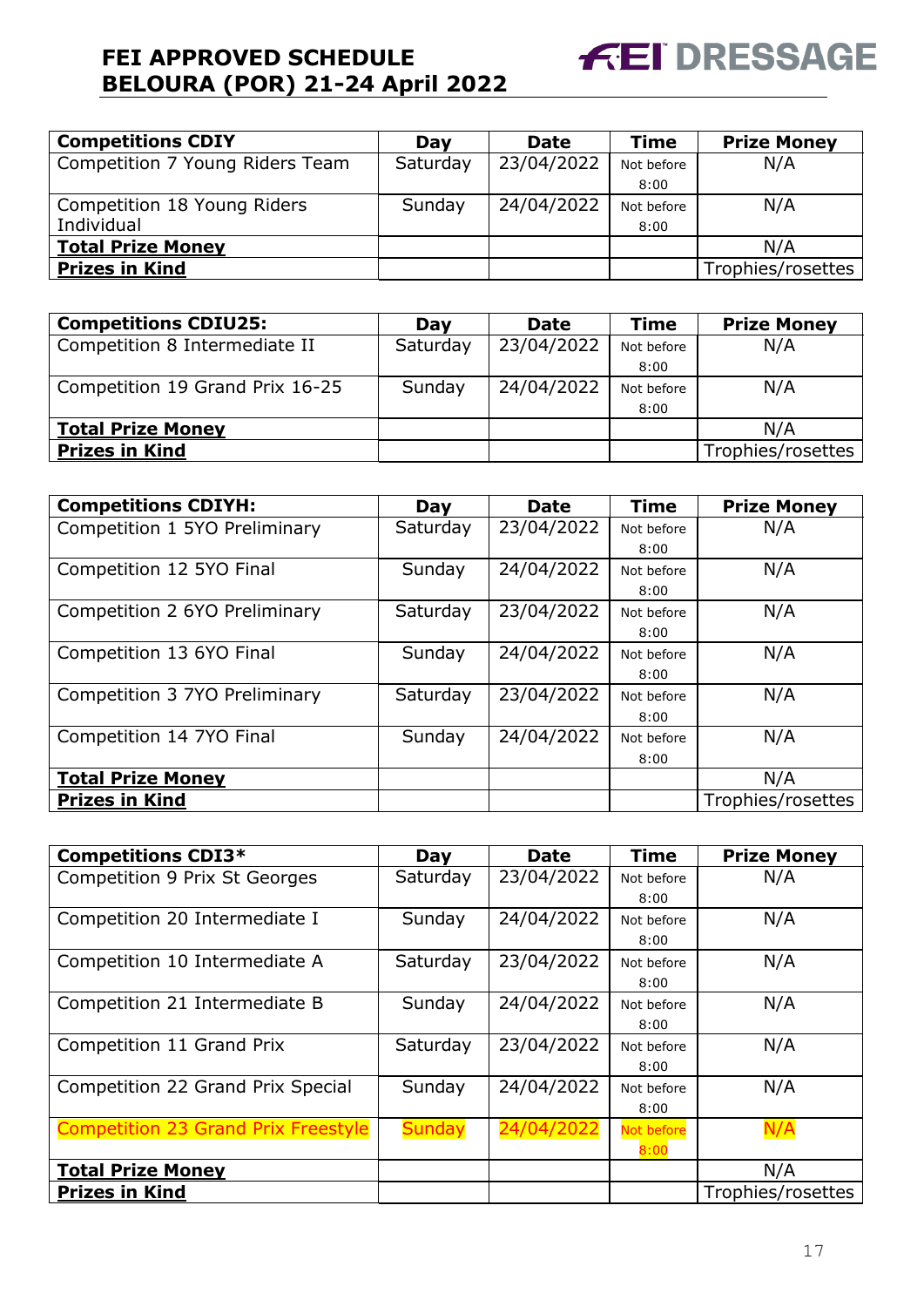

### **GENERAL CLASSIFICATION AT THE END OF THE COMPETITIONS:**

| Leading athlete award - | N/A |
|-------------------------|-----|
| Best foreign athlete -  | N/A |
| Best home athlete -     | N/A |
| Team awards –           | N/A |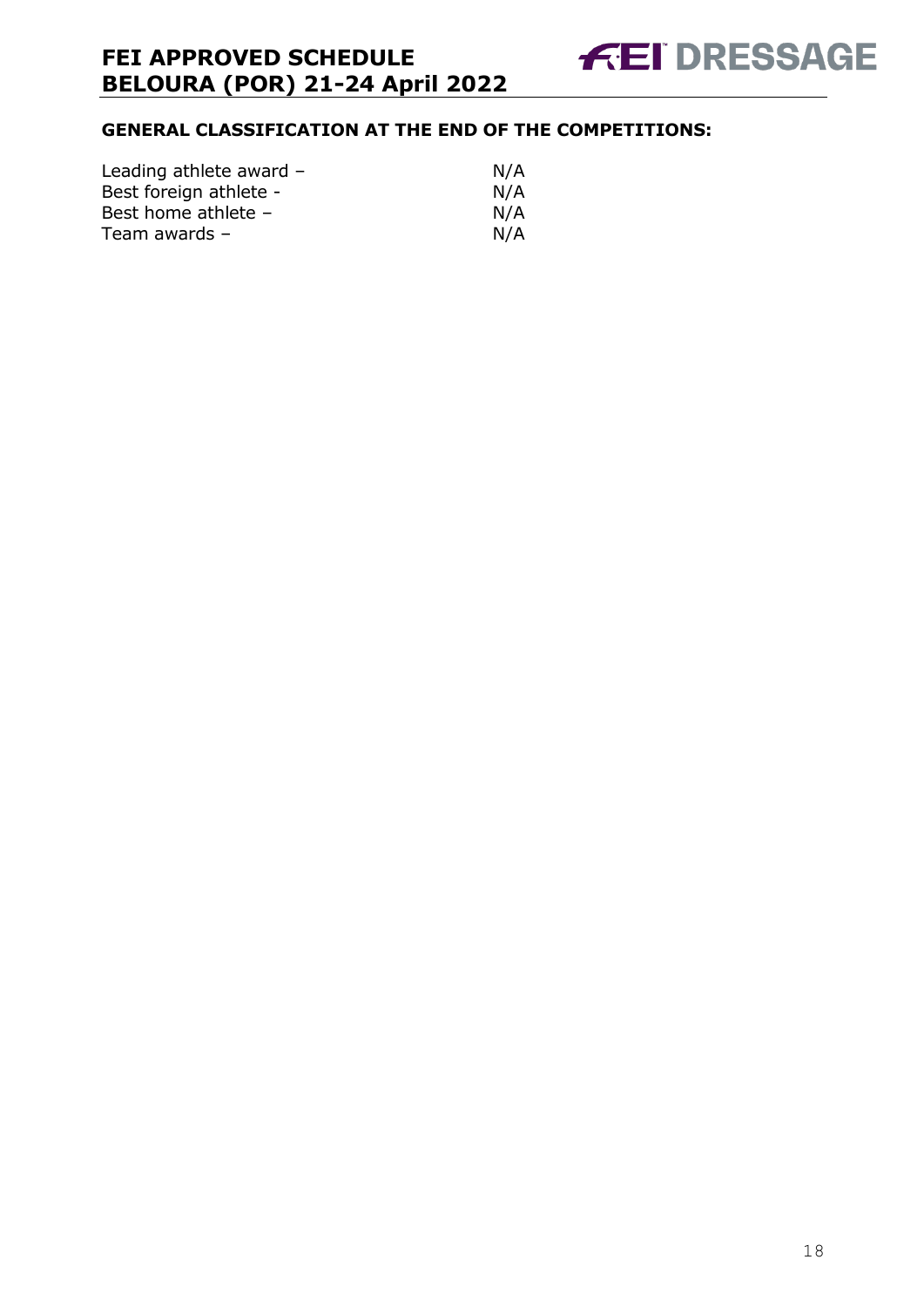

# <span id="page-18-0"></span>**IX. COMPETITIONS DETAIL**

#### **FIRST DAY: Saturday DATE: 23/04/2022**

### **COMPETITION No 1**

#### **CDYYH**

Test: FEI PRELIMINARY TEST for 5-year old horses Number of horses per athlete: 2 Open to: All entries of this test Draw/Art: Ordinary draw Art. 425.2 Prize money: None

\* \* \* \* \* \* \* \* \* \*

#### **COMPETITION No 2 CDIYH**

Test: FEI PRELIMINARY TEST for 6-year old horses Number of horses per athlete: 2 Open to: All entries of this test Draw/Art: Ordinary draw Art. 425.2 Prize money: None

\* \* \* \* \* \* \* \* \* \*

#### **COMPETITION No 3 CDYYH**

Test: FEI PRELIMINARY TEST for 7-year old horses Number of horses per athlete: 2 Open to: All entries of this test Draw/Art: Ordinary draw Art. 425.2 Prize money: None

\* \* \* \* \* \* \* \* \* \*

#### **COMPETITION No 4 CDIP**

Test: FEI Pony Riders Team Number of horses per athlete: 2 Open to: All entries of this test Draw/Art: Ordinary draw Art. 425.2 Prize money: None

\* \* \* \* \* \* \* \* \* \*

#### **COMPETITION No 5 CDICh**

Test: FEI Children Team Number of horses per athlete: 2 Open to: All entries of this test Draw/Art: Ordinary draw Art. 425.2 Prize money: None

\* \* \* \* \* \* \* \* \* \*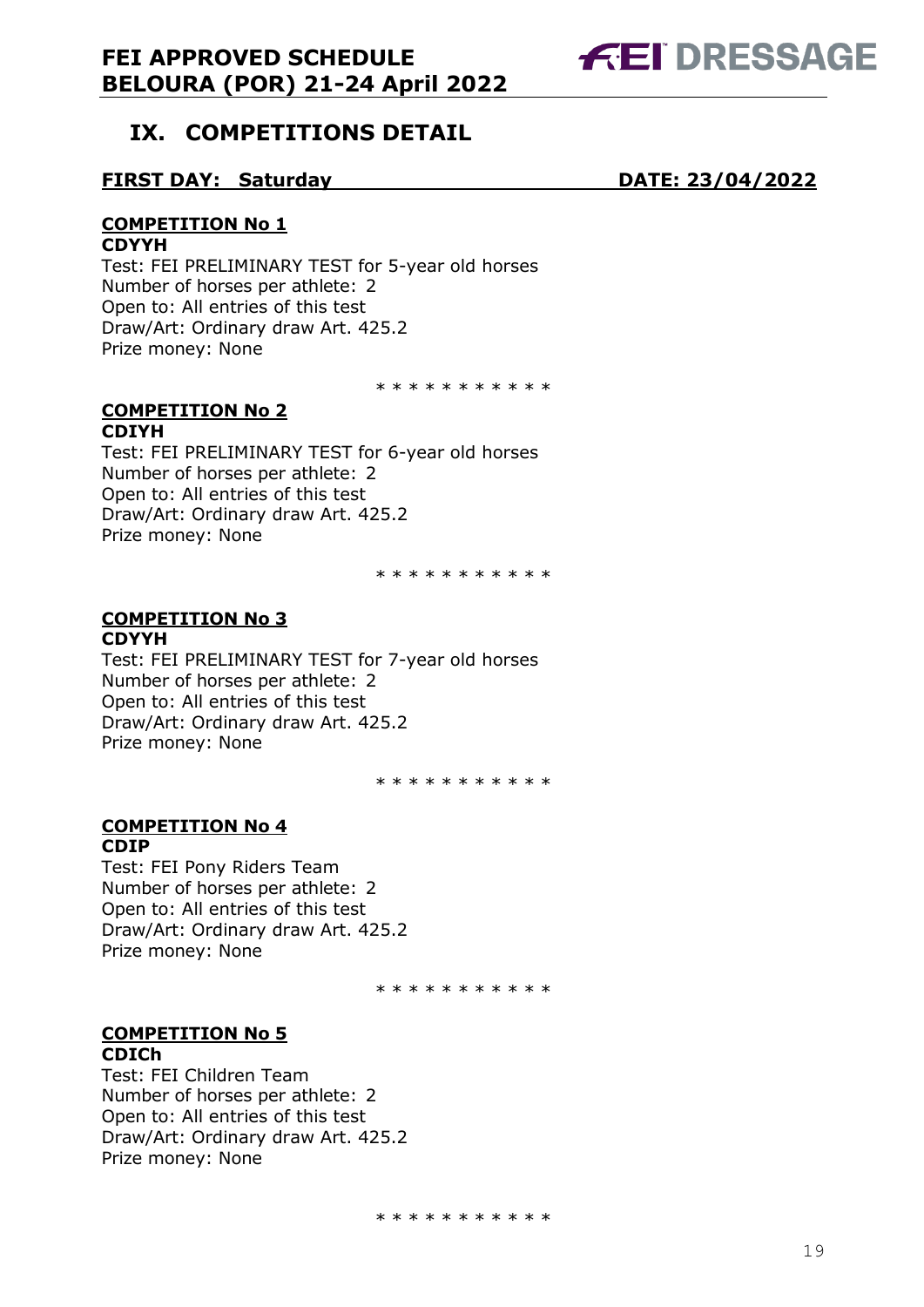

#### **COMPETITION No 6 CDIJ**

Test: FEI Junior Team Number of horses per athlete: 2 Open to: All entries of this test Draw/Art: Ordinary draw Art. 425.2 Prize money: None

\* \* \* \* \* \* \* \* \* \*

#### **COMPETITION No 7 CDIY**

Test: FEI Young Rider Team Number of horses per athlete: 2 Open to: All entries of this test Draw/Art: Ordinary draw Art. 425.2 Prize money: None

\* \* \* \* \* \* \* \* \* \*

#### **COMPETITION No 8 CDIU25**

Test: FEI Intermediate II Number of horses per athlete: 2 Open to: All entries of this test Draw/Art: Ordinary draw Art. 425.2 Prize money: None

\* \* \* \* \* \* \* \* \* \*

#### **COMPETITION No 9 CDI3\***

Test: FEI Prix St-Georges Number of horses per athlete: 2 Open to: All entries of this test Draw/Art: Ordinary draw Art. 425.2 Prize money: None

\* \* \* \* \* \* \* \* \* \*

#### **COMPETITION No 10 CDI3\***

Test: FEI Intermediate A Number of horses per athlete: 2 Open to: All entries of this test Draw/Art: Ordinary draw Art. 425.2 Prize money: None

\* \* \* \* \* \* \* \* \* \*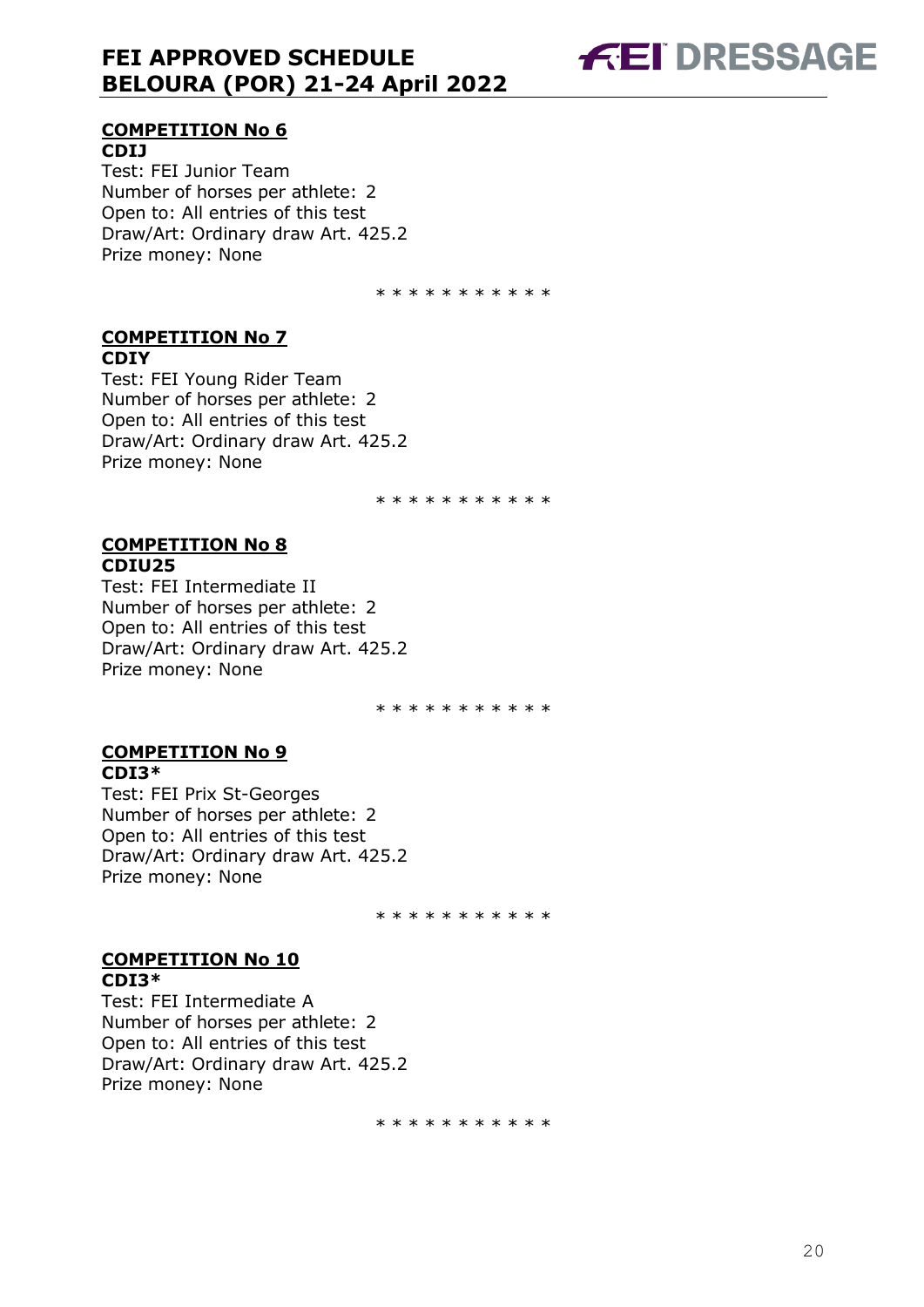

### **COMPETITION No 11**

**CDI3\*** Test: FEI Grand Prix Number of horses per athlete: 3 Open to: All entries of this test Opting: All athletes must opt at the latest at the date of the definite entries if they wish to qualify for the GPS or the GP FS. Draw/Art: Ordinary draw Art. 425.2.1.a Prize money: None

### **SECOND DAY: Sunday DATE: 24/04/2022**

#### **COMPETITION No 12 CDIYH**

Test: FEI FINAL TEST for 5-year old horses Number of horses per athlete: 2 Open to: All entries of this test Draw/Art: Ordinary draw Art. 425.2 Prize money: None

\* \* \* \* \* \* \* \* \* \*

### **COMPETITION No 13**

#### **CDIYH**

Test: FEI FINAL TEST for 6-year old horses Number of horses per athlete: 2 Open to: All entries of this test Draw/Art: Ordinary draw Art. 425.2 Prize money: None

\* \* \* \* \* \* \* \* \* \*

#### **COMPETITION No 14 CDIYH**

Test: FEI FINAL TEST for 7-year old horses Number of horses per athlete: 2 Open to: All entries of this test Draw/Art: Ordinary draw Art. 425.2 Prize money: None

\* \* \* \* \* \* \* \* \* \* \*

# **COMPETITION No 15**

#### **CDIP**

Test: FEI Pony Riders Individual Number of horses per athlete: 2 Open to: All entries of this test Draw/Art: Ordinary draw Art. 425.2 Prize money: None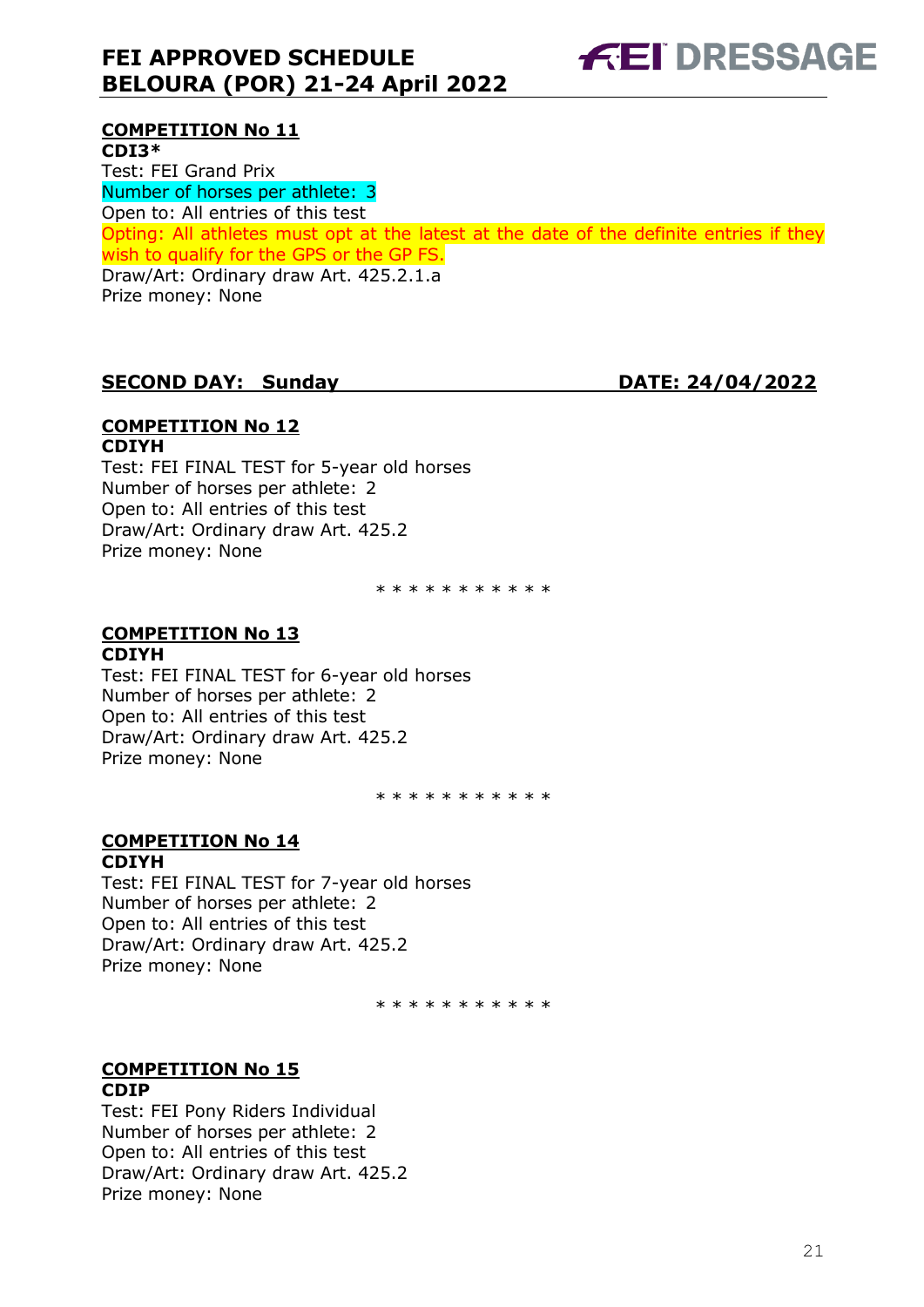**FEI DRESSAGE** 

\* \* \* \* \* \* \* \* \* \*

#### **COMPETITION No 16 CDICh**

Test: FEI Children Individual Number of horses per athlete: 1 Open to: the best 18 combinations from the Children Team test. Draw/Art: Ordinary draw Art. 425.8 Prize money: None

\* \* \* \* \* \* \* \* \* \*

#### **COMPETITION No 17 CDIJ**

Test: FEI Junior Individual Number of horses per athlete: 2 Open to: All entries of this test Draw/Art: Ordinary draw Art. 425.2 Prize money: None

\* \* \* \* \* \* \* \* \* \*

#### **COMPETITION No 18 CDIY**

Test: FEI Young Rider Individual Number of horses per athlete: 2 Open to: All entries of this test Draw/Art: Ordinary draw Art. 425.2 Prize money: None

\* \* \* \* \* \* \* \* \* \*

#### **COMPETITION No 19 CDIU25**

Test: FEI Grand Prix 16-25 Number of horses per athlete: 2 Open to: All entries of this test Draw/Art: Ordinary draw Art. 425.2.1.a Prize money: None

\* \* \* \* \* \* \* \* \* \*

#### **COMPETITION No 20 CDI3\***

Test: FEI Intermediate I Number of horses per athlete: 2 Open to: All entries of this test Draw/Art: Ordinary draw Art. 425.2 Prize money: None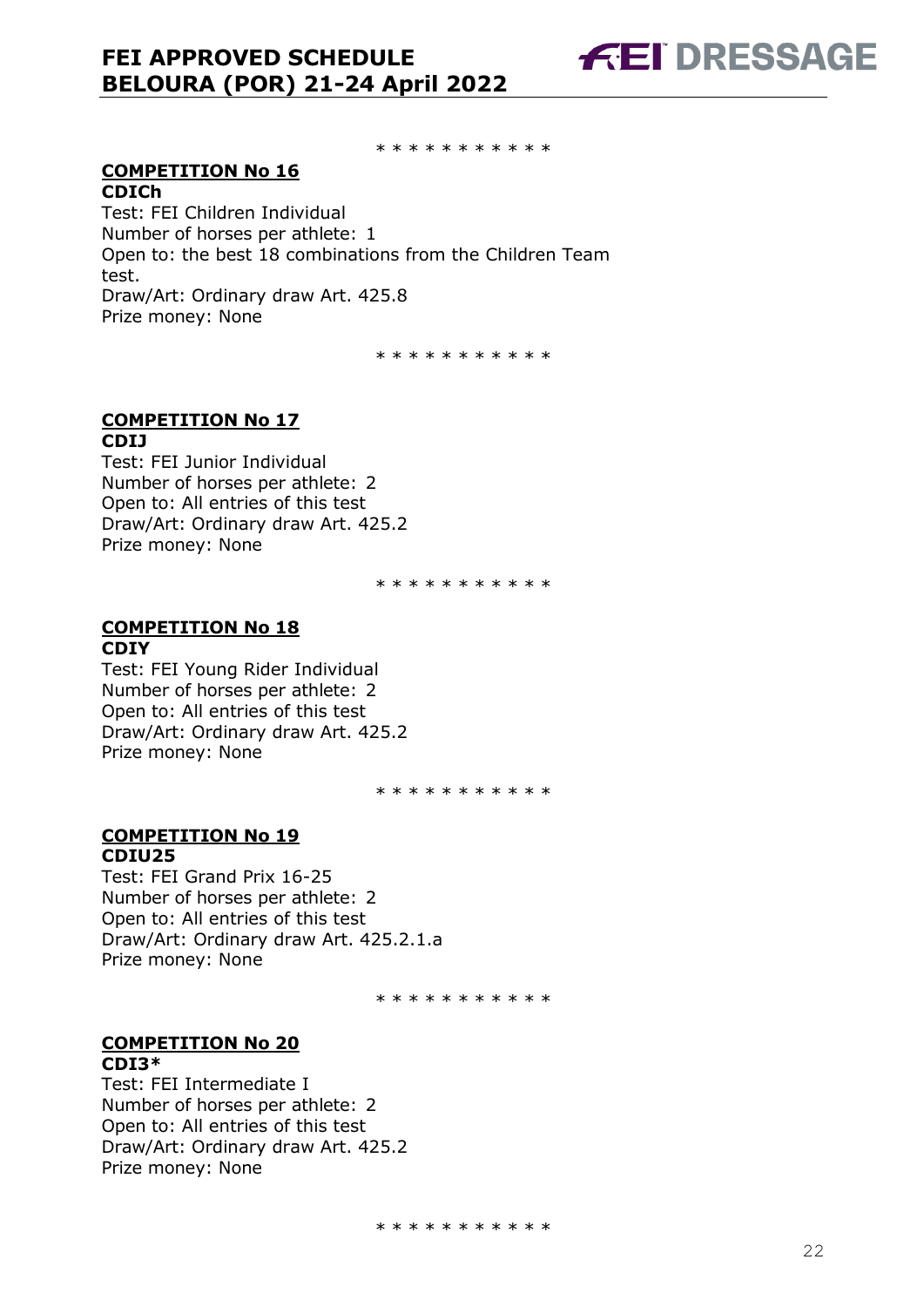

#### **COMPETITION No 21 CDI3\***

Test: FEI Intermediate B Number of horses per athlete: 2 Open to: All entries of this test Draw/Art: Ordinary draw Art. 425.2 Prize money: None

\* \* \* \* \* \* \* \* \* \*

#### **COMPETITION No 22 CDI3\***

Test: FEI Grand Prix Special Number of horses per athlete: 1 Open to and compulsory for the 15 best combinations from the Grand Prix (Competition nº 11) who opted for the GP FS at the latest at the date of definite entries. Draw/Art: Ordinary draw Art. 425.4

Prize money: None

\* \* \* \* \* \* \* \* \* \*

**COMPETITION No 23 CDI3\*** Test: FEI Grand Prix Freestyle Number of horses per athlete: 1 Open to and compulsory for the 15 best combinations from the Grand Prix (Competition n<sup>o</sup> 11) who opted for the GP FS at the latest at the date of definite entries. Draw/Art: Art. 425.4 Prize money: None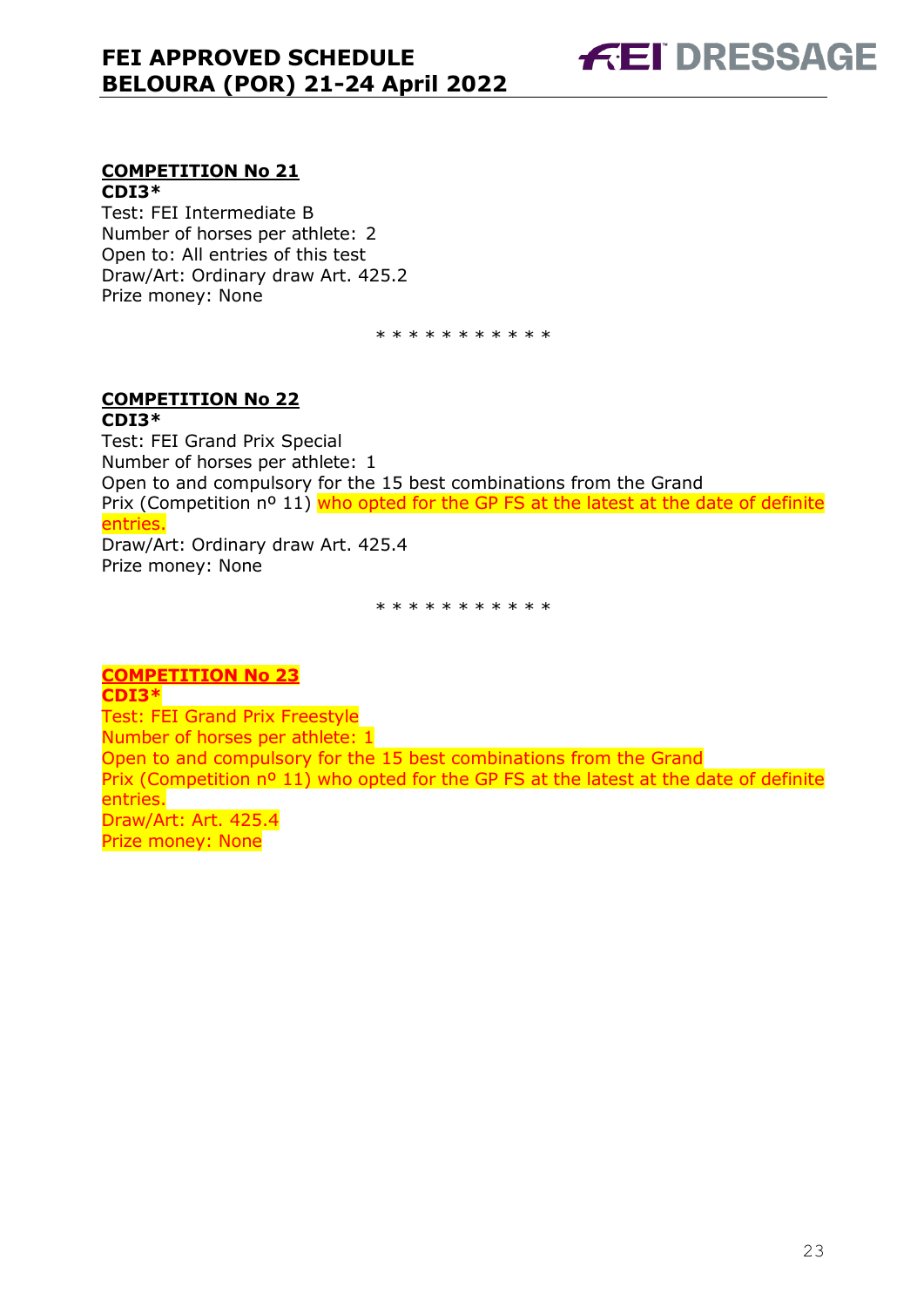

# <span id="page-23-0"></span>**X. FACILITIES OFFERED**

### <span id="page-23-1"></span>**1.ATHLETES**

#### **Accommodation.**

Hotel: Pestana Sintra

Address: Quinta da Beloura, Rua Mato da Mina, nº19, 2710-692 Sintra

Telephone: +351 210424300

At the expense of the Organiser  $\Box$  or the Athlete  $\boxtimes$ 

#### **Meals.**

At the expense of the Organiser  $\Box$  or the Athlete  $\boxtimes$ 

### <span id="page-23-2"></span>**2.GROOMS**

#### **Accommodation.**

Requests for accommodation must be sent with entries.

At the expense of the Organiser  $\Box$  or the Athlete  $\boxtimes$ 

#### **Meals.**

At the expense of the Organiser  $\square$  or the Athlete  $\boxtimes$ 

**N.B.** Organiser's must provide proper sanitary conditions. The showering facilities should be sufficient for both male and female grooms with hot and cold water. Shower facilities as well as restrooms should at all times be in a state of cleanliness.

## <span id="page-23-3"></span>**XI. LOGISTICAL/ADMINISTRATIVE/TECHNICAL INFORMATION**

### <span id="page-23-4"></span>**1.DRAW**

Location of the draw: At the show office

### <span id="page-23-5"></span>**2.COMPETITION ARENA(S)**

| Total dimensions: | 100 x 60 (Competition arena - dimensions: $20 \times 60$ m) |
|-------------------|-------------------------------------------------------------|
| Type of Footing:  | Ebb & Flow (Silica sand and geotextile)                     |

### <span id="page-23-6"></span>**3.PRACTICE ARENA(S)**

| Total dimensions: | 70 x 30 (Competition arena - dimensions: $20 \times 60$ m) |
|-------------------|------------------------------------------------------------|
| Type of Footing:  | Ebb & Flow (Silica sand and geotextile)                    |

### <span id="page-23-7"></span>**4.STABLES**

Size of boxes: 3 m x 3 m (at least 3m x 3m)

An adequate number of stables must be at least 4m x 3m to accommodate the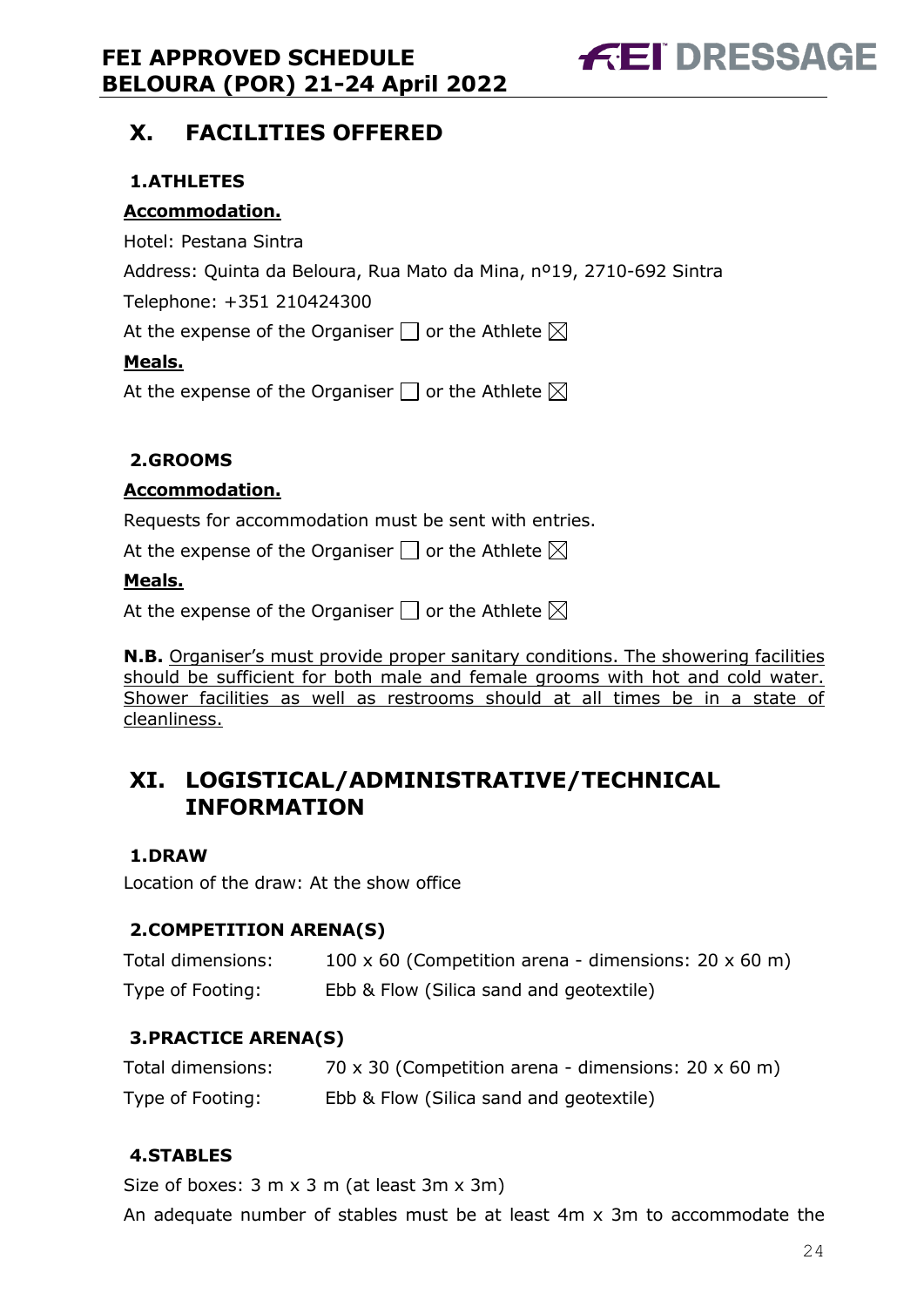larger Horses.

Stables are closed from 21:00 to 06:30.

#### <span id="page-24-0"></span>**5.PAPERLESS JUDGING**

It is compulsory to have a certified software/solution in order to offer Paperless Judging at FEI Dressage Events.

Will you use a FEI Certified Paperless Judging Software/Solution to manage judging at your Event? (The list of Certified Service Providers is available here: [https://inside.fei.org/fei/your-role/it-services/it-providers/list\)](https://inside.fei.org/fei/your-role/it-services/it-providers/list)

No  $\boxtimes$  and as OC, we confirm that no Paperless Judging Software/Solution will be used.

#### <span id="page-24-1"></span>**6.SCORING PROVIDER/TIMING PROVIDER**

Will you use a FEI Certified Service Provider to manage the scoring and timing at your Event? (The list of Certified Service Providers is available here: [https://inside.fei.org/fei/your-role/it-services/it-providers/list\)](https://inside.fei.org/fei/your-role/it-services/it-providers/list)

No  $\boxtimes$ 

Contact person at Event:

Name: Pedro Matos

FEI ID number: 10212424

Contact email: co.belouracentrohipico@gmail.com

The FEI may require to be provided with real time results data feed of your Events according to FEI requirements; in this case you and your provider will be informed accordingly.

#### <span id="page-24-2"></span>**7.AVERAGE SCORE/OPEN SCORING**

Average Score and Open Scoring: Yes  $\Box$  No  $\boxtimes$ 

#### <span id="page-24-3"></span>**8.OTHER TECHNOLOGY/SERVICE PROVIDER(S)**

Will you use other technology/service provider(s) at your Event? No  $\boxtimes$ 

#### <span id="page-24-4"></span>**9.PRIZE GIVING CEREMONY**

The number of athletes required to present themselves for the prize giving ceremony of each competition is 3

All prize giving ceremonies must strictly follow the **Covid-19 guidelines for Prize giving protocols and media activities.**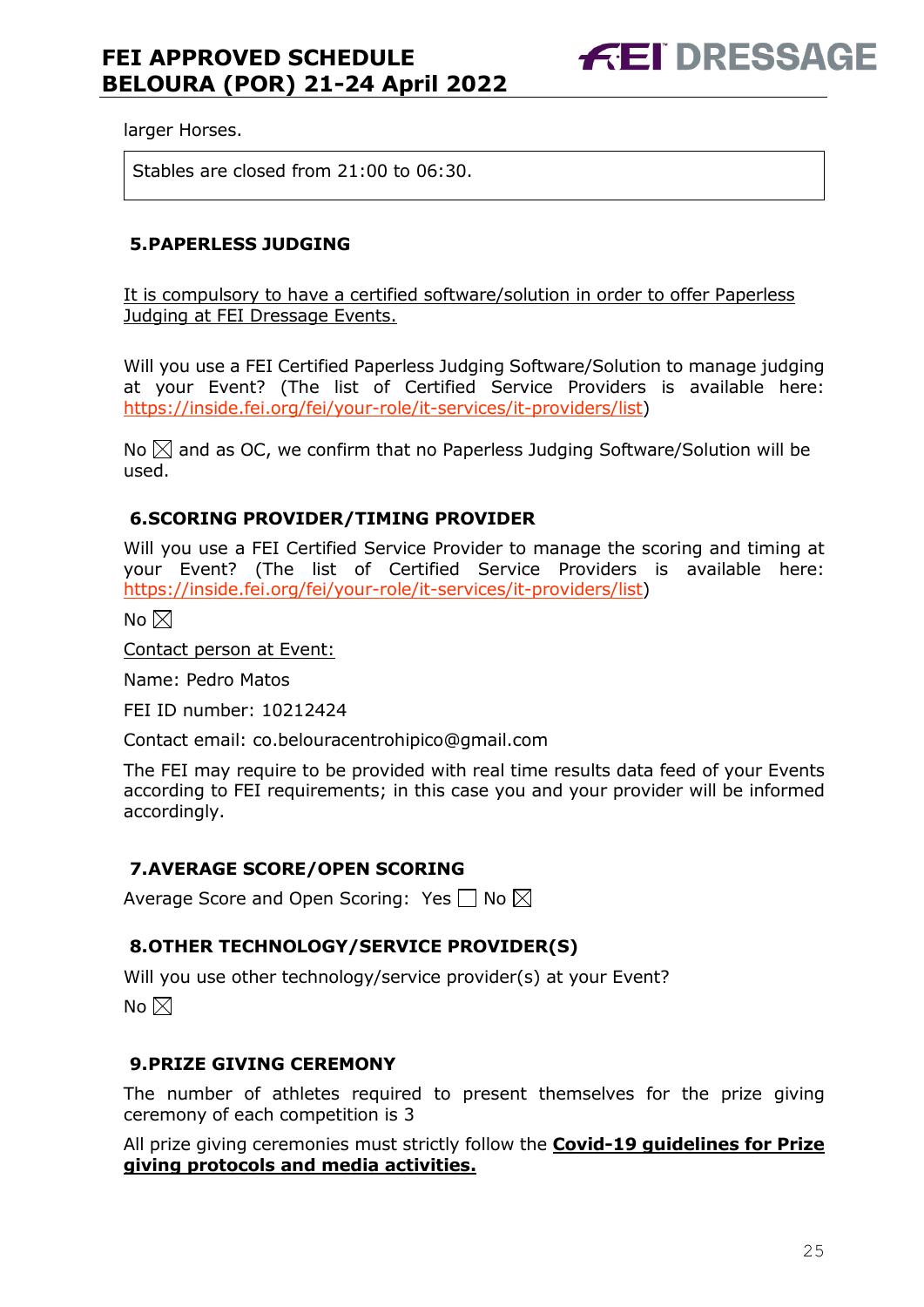

### <span id="page-25-0"></span>**10. ADVERTISING ON ATHLETES AND HORSES**

The athletes are authorised to carry the logo of their personal sponsor. The Chief Steward will check that the advertising and publicity on athletes and horses complies with the FEI General Regulations, Art. 135.

### <span id="page-25-1"></span>**11. TICKETING**

Are you selling ticket for spectator to attend your event: Yes  $\Box$  No  $\boxtimes$ 

### <span id="page-25-2"></span>**12. BETTING**

Betting will be authorised by the Organiser: Yes  $\square$  No  $\boxtimes$ 

### <span id="page-25-3"></span>**13. TRANSPORT REIMBURSMENT HORSES/PONIES**

Transport expenses to be paid by the Organiser  $\Box$  at early per km or to be paid by the Athlete  $\boxtimes$ 

### <span id="page-25-4"></span>**14. WELCOME**

The time and date of arrival of athletes, horses and their means of transport must be given to the Organiser in order to facilitate them on arrival.

### <span id="page-25-5"></span>**15. LOCAL TRANSPORTATION - ARRANGEMENTS FROM HOTEL TO SHOWGROUNDS**

Walking distance  $\Box$ 

Organiser Shuttle Service  $\Box$ 

Public Transport  $\boxtimes$  to be paid by the Organiser  $\Box$  or the Athlete  $\boxtimes$ 

If paid by the Athlete, approximate cost per round trip  $5 \in$ 

Taxi  $\Box$  to be paid by the Organiser  $\Box$  or the Athlete  $\boxtimes$ 

If paid by the Athlete, approximate cost per round trip  $15 $\epsilon$$ 

### <span id="page-25-6"></span>**16. ENTRY RIGHT TO SHOWGROUNDS/ACCREDITED PERSONS**

Entry right to the stable areas according to the FEI Veterinary Regulations, Art. 1008-1009.

#### NUMBER ACCREDITED PERSONS:

| Athlete: |                                                                      |
|----------|----------------------------------------------------------------------|
| Partner: |                                                                      |
| Groom:   |                                                                      |
|          | Horse Owner: 2 two (2) accreditations per horse acc. to FEI Passport |
| Other:   | Extra accreditation: 50€ per accreditation/per person                |

### <span id="page-25-7"></span>**17. SUSTAINABILITY**

Please consider the environment when organising an FEI Event. Please find useful information on FEI Sustainability here: <http://inside.fei.org/fei/your-role/organisers/handbook>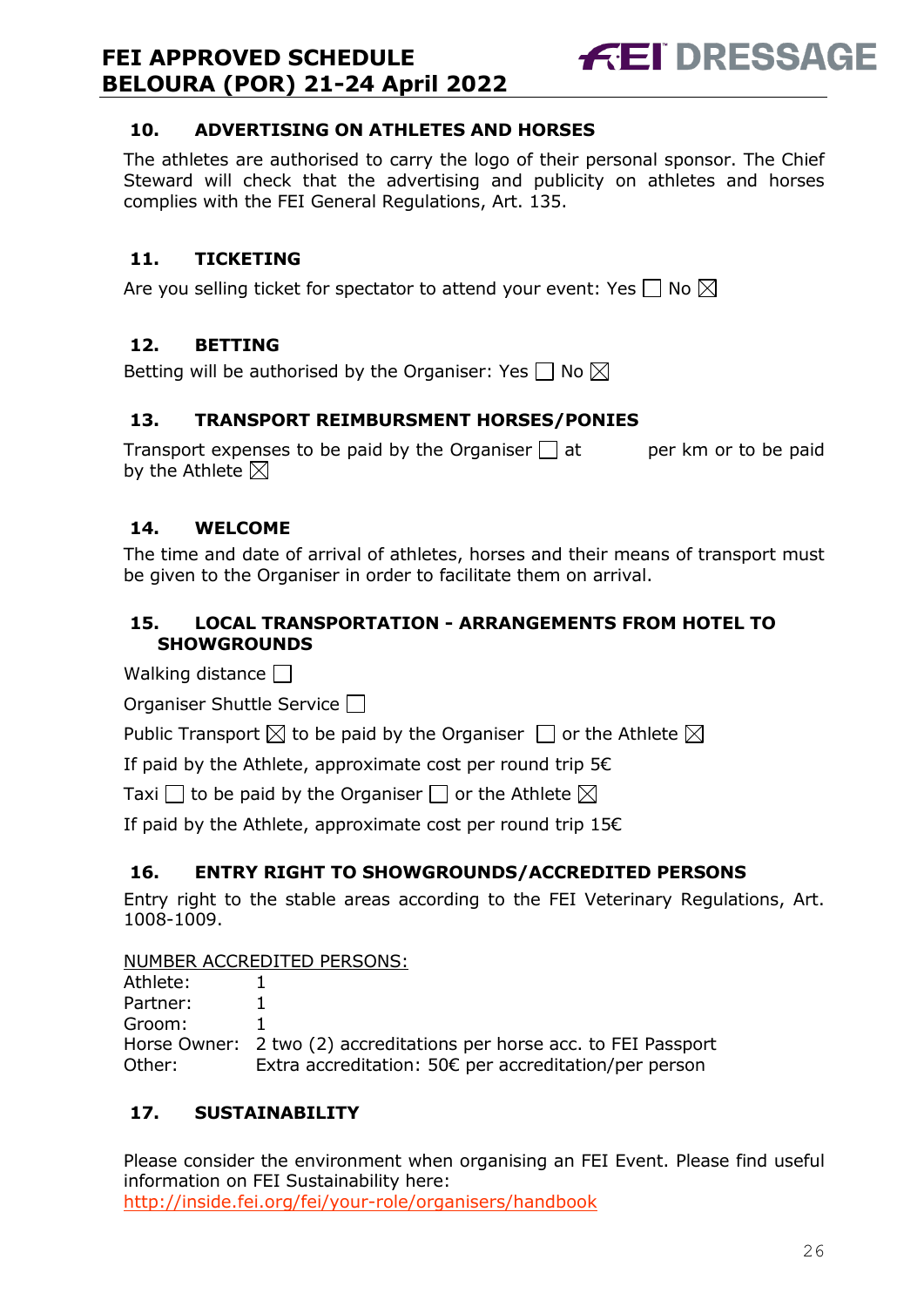# <span id="page-26-0"></span>**XII. VETERINARY MATTERS**

#### <span id="page-26-1"></span>**1.CUSTOMS FORMALITIES**

| Name:      | Nuno Braamcamp                    |
|------------|-----------------------------------|
| Address:   | Av. 25 Julho, 1200-868 Lisboa     |
| Telephone: | + 351 213922040                   |
| Email:     | nuno.braamcamp@despachante.cdo.pt |

Opening hours 10h - 17h

#### <span id="page-26-2"></span>**2.HEALTH REQUIREMENTS**

#### **GENERAL**

In accordance with the FEI Code of Conduct for the Welfare of the Horse it is imperative that all Horses at FEI Events are physically fit and free from infectious disease before being allowed to compete.

#### **ENTRY OF HORSES**

| Required health tests and vaccinations: | N/A |
|-----------------------------------------|-----|
| Ouarantine period:                      | N/A |
| Specimen Import Licence applied:        | N/A |

#### <span id="page-26-3"></span>**3.NATIONAL REQUIREMENTS**

Horses moved from other member States 8or outside) must be accompanied by an identification Document. Directive 2009/156/EC Regulation (EC 5041 2008).

Health papers are required for horses coming to Portugal. 1-Horses coming from the rest of Portugal: Transport and health certificate. 2-Horses from EU:

International Transport certificate valid between EU members. 3-Horses coming

from other countries: valid certificate which required any moment of import.

#### <span id="page-26-4"></span>**4.PONIES**

FEI Veterinary Regulations, Chapter IX and Annex IX: For all Pony Events, Ponies must be available for Pony Measurement if requested by the FEI.

#### <span id="page-26-5"></span>**5.INJURY SURVEILLANCE**

FEI Veterinary Regulations, Chapter VIII: Horses participating in FEI Events are subject to injury surveillance protocols; and in the event of fatality, a postmortem examination.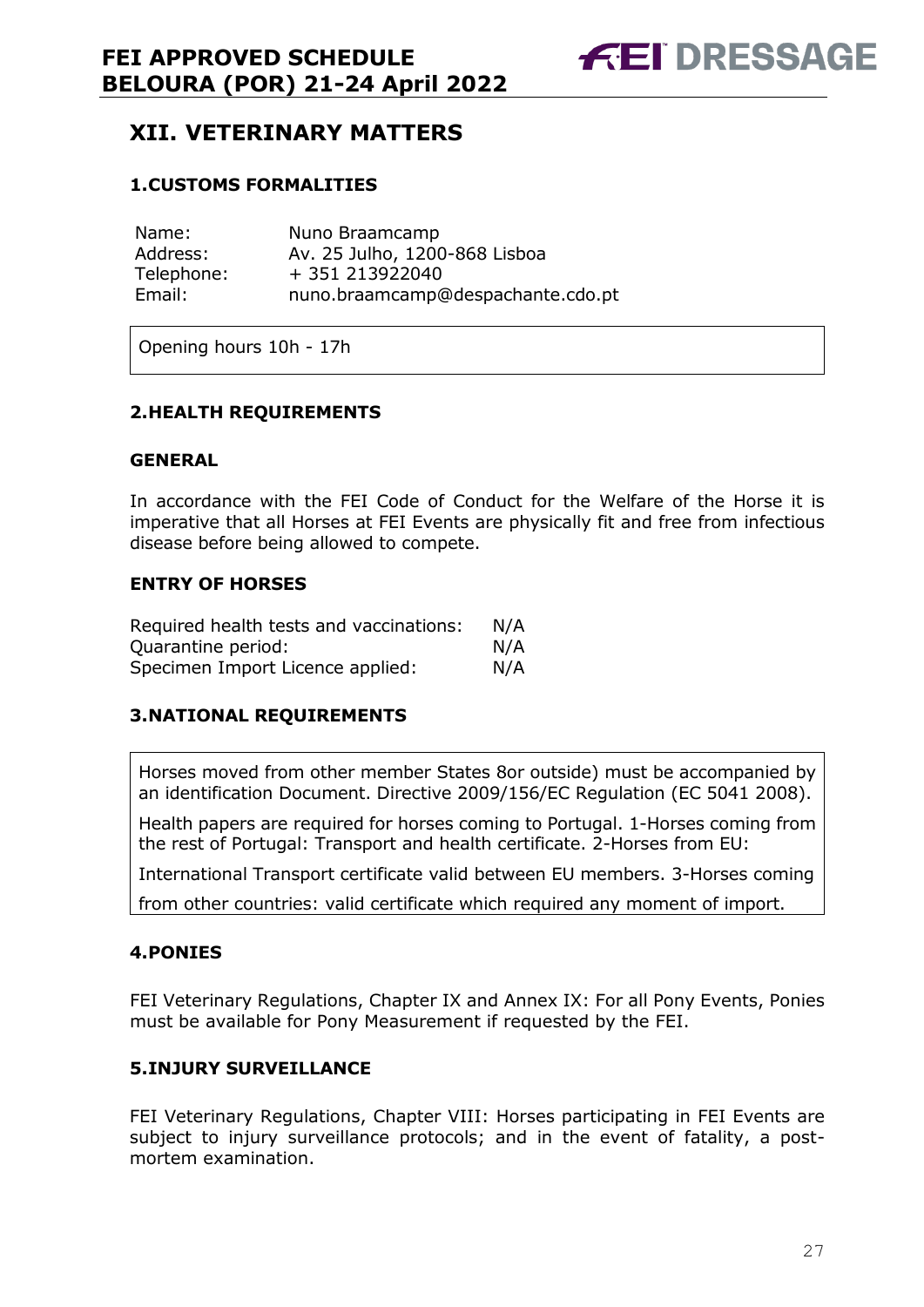

#### <span id="page-27-0"></span>**6.TRANSPORT OF HORSES**

Horses must be fit to travel and be transported in suitable vehicles. Any government requirements for disease testing and control must be requested well in advance, to ensure that the horse is in compliance by the time of arrival at the border of the country where the Event is taking place. Athletes, or their representatives, have the responsibility to comply with national legislation in both their country of origin and the host nation of the Event. Where necessary athletes must contact local government authorities or veterinary advisors for information regarding animal health requirements and transport legislation. Within the European Union (EU), this includes EU Council Regulation (EC) No 1/2005 concerning the protection of animals during transport within the Member States of the EU.

#### <span id="page-27-1"></span>**7.VENUE ARRIVAL INFORMATION & FITNESS TO COMPETE**

#### **7.1 PASSPORTS. FEI General Regulations, Art. 137**

#### **For all issues relating to FEI Horse Passports/FEI Recognition Cards please contact your National Federation.**

All Horses competing at FEI Events must be registered with the FEI.

FEI Passports or FEI Recognition Cards (for those Horses with a national passport approved by the FEI) are compulsory for FEI Events.

NB: Horses entered in CIMs in their country of residence are not required to have an FEI Passport or FEI Recognition Card but must be properly registered with the FEI and identifiable (FEI General Regulations, Art. 137.2).

Athletes who do not present a Horse's Passport and/or Recognition Card, or one that is not correctly validated or fail to meet other passport requirements will be **subject to Sanctions in accordance with Annex VI of the FEI Veterinary Regulations** and may not be allowed to compete.

**NB** for Horses permanently resident in a Member State of the European Union: all Horses must have a national EU passport in compliance with EU Regulations to which a FEI Recognition card is applied. The exception to this being Horses in possession of an FEI passport which has been continually revalidated without interruption.

#### **7.2 VACCINATIONS - EQUINE INFLUENZA. FEI Veterinary Regulations, Art. 1003**

Horses competing at FEI Events must comply with the requirements for Equine Influenza vaccination in accordance with the Veterinary Regulations and as summarised below.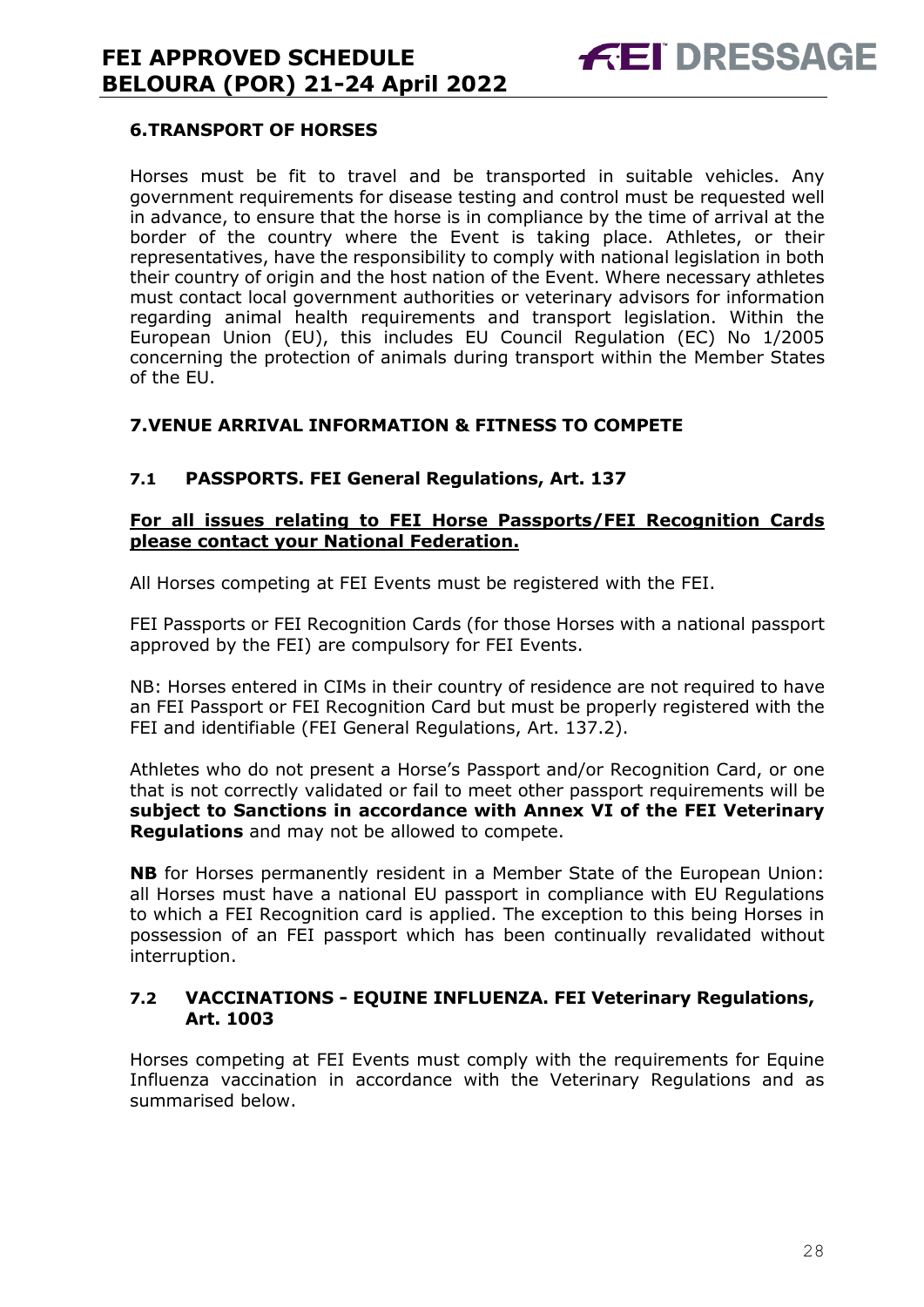

| <b>VACCINATION</b>    | <b>PROTOCOL</b>                        | <b>ELIGIBILITY TO ENTER</b><br><b>VENUE</b>   |  |
|-----------------------|----------------------------------------|-----------------------------------------------|--|
| <b>Primary Course</b> | $1st$ Vaccination: day 0               | May compete 7 days after the                  |  |
|                       | 2 <sup>nd</sup> Vaccination: day 21-92 | 2 <sup>nd</sup> Vaccination                   |  |
| <b>First Booster</b>  | Within 7 months of the 2nd             | May compete for 6 months +21                  |  |
|                       | vaccination of the<br>Primary          | days after the 2 <sup>nd</sup> vaccination of |  |
|                       | Course                                 | the Primary Course                            |  |
|                       |                                        | Must not compete in the 7 days                |  |
|                       |                                        | after receiving a vaccination                 |  |
|                       |                                        |                                               |  |
| <b>Boosters</b>       | <b>MINIMUM:</b> within one year of     | Must have been vaccinated                     |  |
|                       | previous booster vaccination           | within 6 months $+21$ days                    |  |
|                       | IF COMPETING: must be in               | before arriving at the Event                  |  |
|                       | the 6 months $+21$ days of the         | Must not compete in the 7 days                |  |
|                       | booster previous vaccination           | after receiving a vaccination                 |  |

All FEI registered Horses intending to compete at FEI Events (including CIMs) must be vaccinated against Equine Influenza in accordance with these Veterinary Regulations. The exception being if the applicable domestic legislation prevents the use of Equine Influenza vaccines within the relevant territory.

#### **7.3 EXAMINATION ON ARRIVAL. FEI Veterinary Regulations, Art. 1031**

On arrival at an Event venue, all Horses must undergo an examination by a veterinarian to confirm their identification from their passport and micro-chip ID (where present), their vaccination status and general health. To protect all horses attending events, any Horse with a questionable health status concerning vaccination, disease or other concerns, must be stabled within the isolation facilities provided by the Organising Committee pending a decision on entering the venue. PRs must fulfil the Horse Health Requirements via the FEI HorseApp in advance of the event which will be checked at the Examination on Arrival.

### **7.4 HORSE INSPECTIONS. FEI Veterinary Regulations, Art. 1034-1042**

All Horses will be assessed for their fitness to compete during the Horse Inspection. Any Horse demonstrating questionable fitness may be referred to the Holding Box for further veterinary examination. Horses not deemed fit to compete by the Inspection Panel will not be permitted to compete.

#### **7.5 LIMB SENSITIVITY EXAMINATION. FEI Veterinary Regulations, Art. 1048-1053 and Annex VIII**

All Horses are subject to examination under the protocol for abnormal limb sensitivity throughout the period of an Event. For Jumping that includes, but is not limited to, between rounds and before the Jump Off. For Endurance that includes, but is not limited to, pre-ride, during the ride and after the ride. Horses may be examined once or on multiple occasions during the Period of an Event. Horses may be selected for examination under the protocol randomly or they may be targeted. All Horses selected to be tested must submit promptly to the examination or are subject to immediate disqualification. There is no obligation to examine any specific number of Horses at an Event.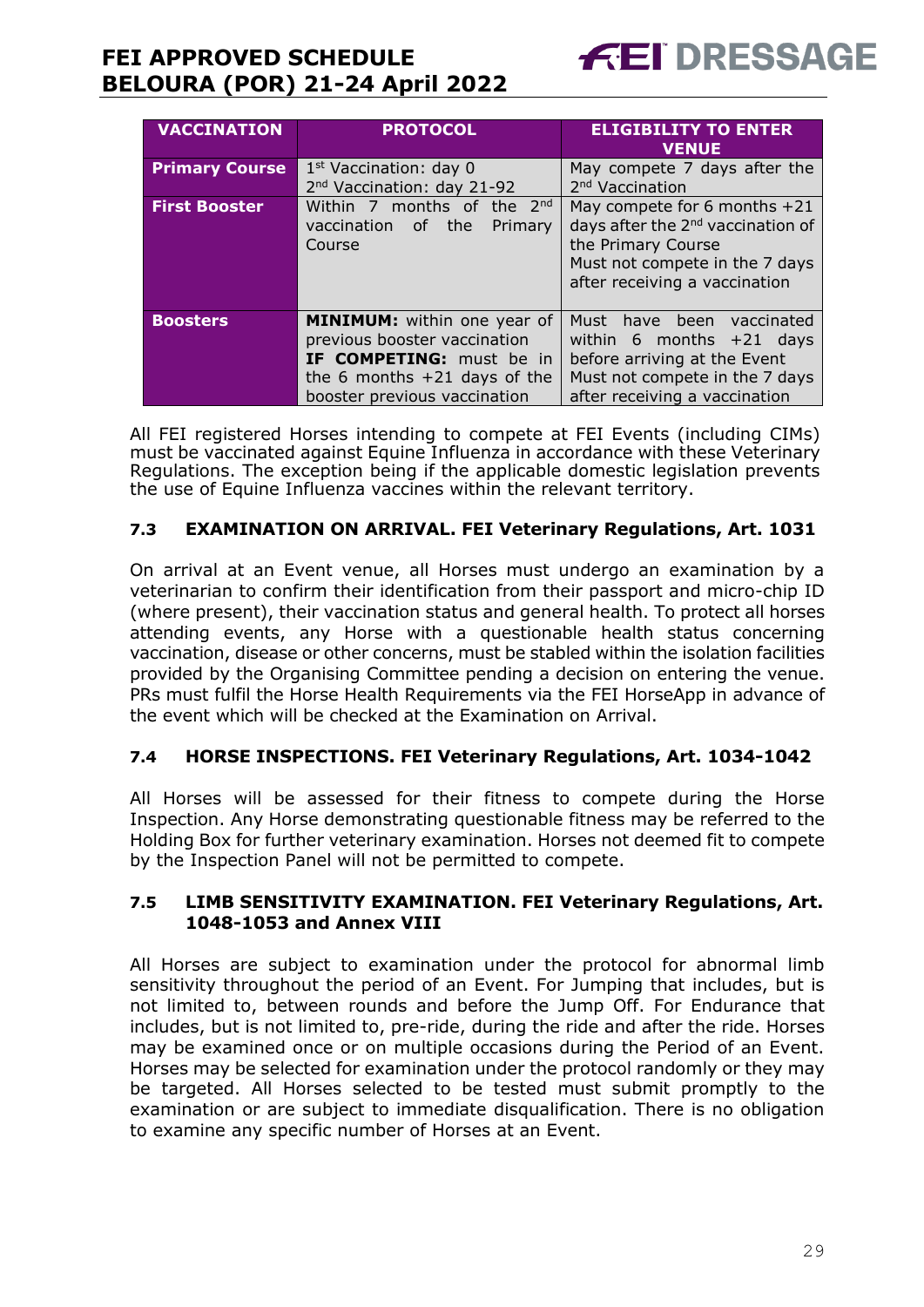#### <span id="page-29-0"></span>**8. EQUINE ANTI-DOPING AND CONTROLLED MEDICATION PROGRAMME (EADCMP). FEI Regulations, Chapter VII**

#### **8.1 SAMPLING. FEI Veterinary Regulations, Chapter VII**

All horses competing at FEI Events may be subject to sampling for the presence of Prohibited Substances in accordance with the Anti-Doping and Controlled Medication Regulations (EADCMRs). Horses may be selected for sampling in accordance with obligatory testing, targeted or random sampling procedures. Refer to FEI Financial Charges for details of fees relating to Equine and Human Anti-Doping program (EADCMP), which OCs/NFs have the right to charge to the athlete (applicable for all FEI events worldwide).

### **8.2 ELECTIVE TESTING. FEI Veterinary Regulations, Art. 1058**

Elective Testing may be carried out prior to an Event to check for the presence of Prohibited Substances. Please refer to https://inside.fei.org/fei/cleansport/horses for information and details.

# <span id="page-29-1"></span>**XIII. HUMAN ANTI-DOPING**

Athletes can be tested at any FEI Event, by the FEI or by other Anti-Doping Organisations with Testing jurisdiction. Organisers will have the responsibility to provide facilities and staff/volunteers to facilitate such Testing if requested by the FEI as outlined in the FEIs' Anti-doping Rules for Human Athletes (ADRHA), Art. 22.3.

The ADRHA rules are published on the FEI's website at <http://inside.fei.org/content/anti-doping-rules>

# <span id="page-29-2"></span>**XIV. ADDITIONAL INFORMATION**

#### <span id="page-29-3"></span>**1.THE FEI POLICY FOR ENHANCED COMPETITION SAFETY DURING THE COVID-19 PANDEMIC**

The FEI Policy for Enhanced Competition Safety during the Covid-19 Pandemic ("Policy") <https://inside.fei.org/fei/covid-19/return-to-play/policy-tools> is mandatory and applies for any FEI Event taking place **as of 1 July 2020**. The Policy has been developed based on currently accepted best practices by the WHO and US Center for Disease Control (CDC) and will be continually reviewed and updated as more information becomes available. It is not intended to replace the applicable guidance and policies from domestic government and health authorities, but to supplement their recommendations with sport specific considerations.

The OC shall submit the risk assessment and mitigation plan (including name and contact details of the person in charge) to the FEI as an annex to the Event Schedule, **at the latest ten (10) working days before the event's deadline for Definite Entries**.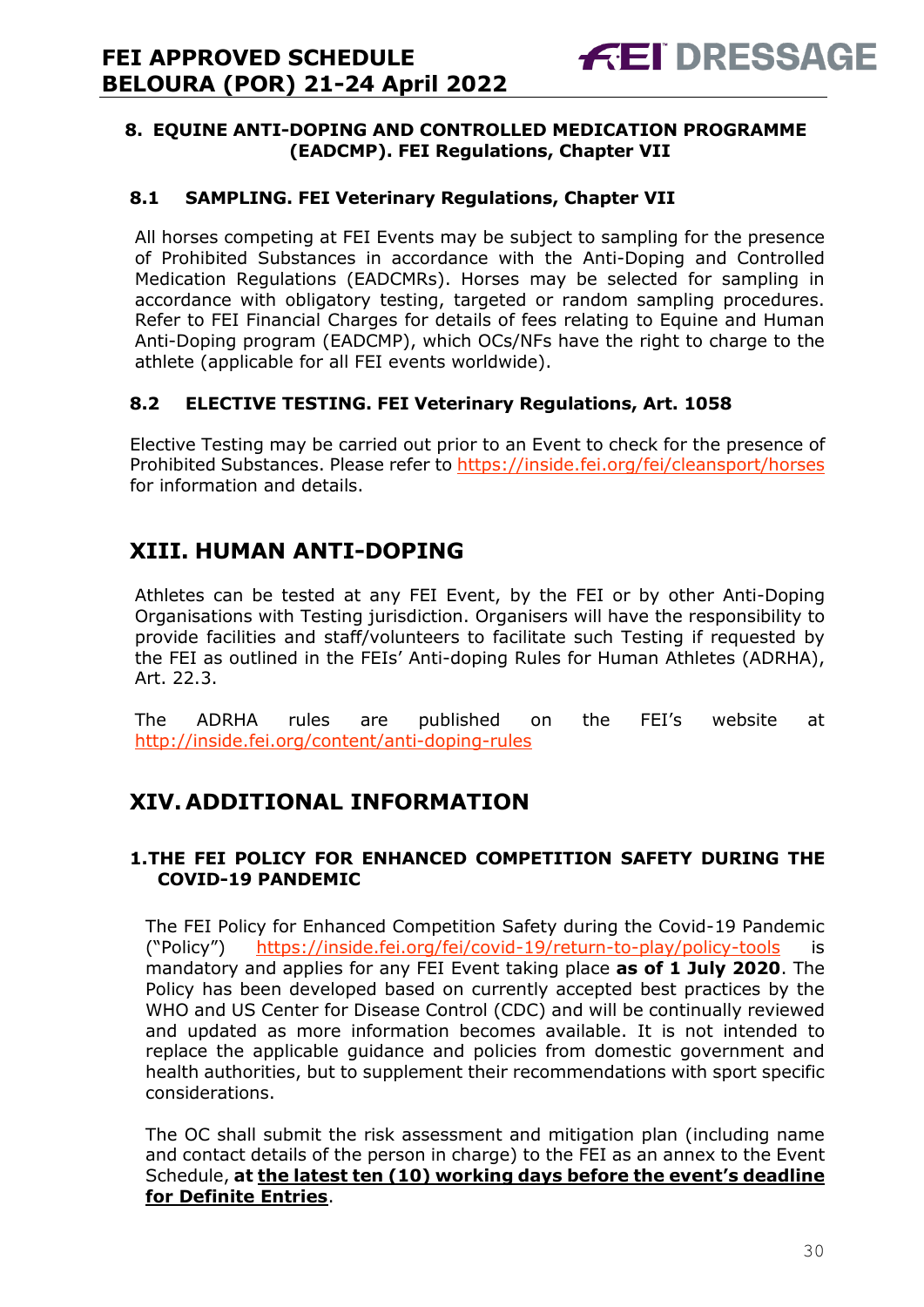Events for which the FEI has not received the documented risk assessment and mitigation measures plan in accordance with Art. 2.1.g) of the Policy, **will be removed from the FEI calendar** in accordance with the FEI General Regulations, Art. 112.3.

**FEI DRESSAGE** 

### **ASSUMPTION OF RISK / WAIVER OF LIABILITY**

In consideration of being allowed to participate in the Event and related activities, all Participants (as defined in the Policy) acknowledge, appreciate, and agree that:

- 1. Participation includes possible exposure to and illness from infectious diseases including but not limited to COVID-19. While particular rules and personal discipline may reduce this risk, the risk of serious illness and death does exist; and,
- 2. The Participants knowingly and freely assume all such risks, both known and unknown, even if arising from the negligence of the OC or others, and assume full responsibility for their participation; and,
- 3. The Participants willingly agree to comply with the stated and customary terms and conditions for participation as regards protection against infectious diseases. If, however, a Participant observes any unusual or significant hazard during their presence or participation, the Participant will remove themself from participation and bring such to the attention of the nearest official immediately; and,
- 4. The Participants, for themselves and on behalf of their heirs, assigns, personal representatives and next of kin, HEREBY RELEASE AND HOLD HARMLESS THE OC AND THE FEI, their officers, officials, agents, and/or employees, other participants, sponsoring agencies, sponsors, advertisers, and if applicable, owners and lessors of premises used to conduct the event ("RELEASEES"), WITH RESPECT TO ANY AND ALL ILLNESS, DISABILITY, DEATH, or loss or damage to person or property, WHETHER ARISING FROM THE NEGLIGENCE OF RELEASEES OR OTHERWISE, to the fullest extent permitted by law.

The Participants confirm to have read this release of liability and assumption of risk agreement, fully understand its terms, and understand that they have given up substantial rights.

### <span id="page-30-0"></span>**2.INSURANCES AND NATIONAL REQUIREMENTS**

Equestrian sports involve inherent dangerous risks. To the greatest extent permitted by law, the FEI and the FEI Event Organiser shall NOT be liable for any damages relating to loss of property or injury of any kind to Athletes, Owners, Support Personnel or Horses at or in connection with an FEI Event and the FEI expressly excludes all such liability.

### **2.1 ATHLETES, OWNERS AND SUPPORT PERSONNEL**

#### **2.1.1 Personal Accident and Health Insurance**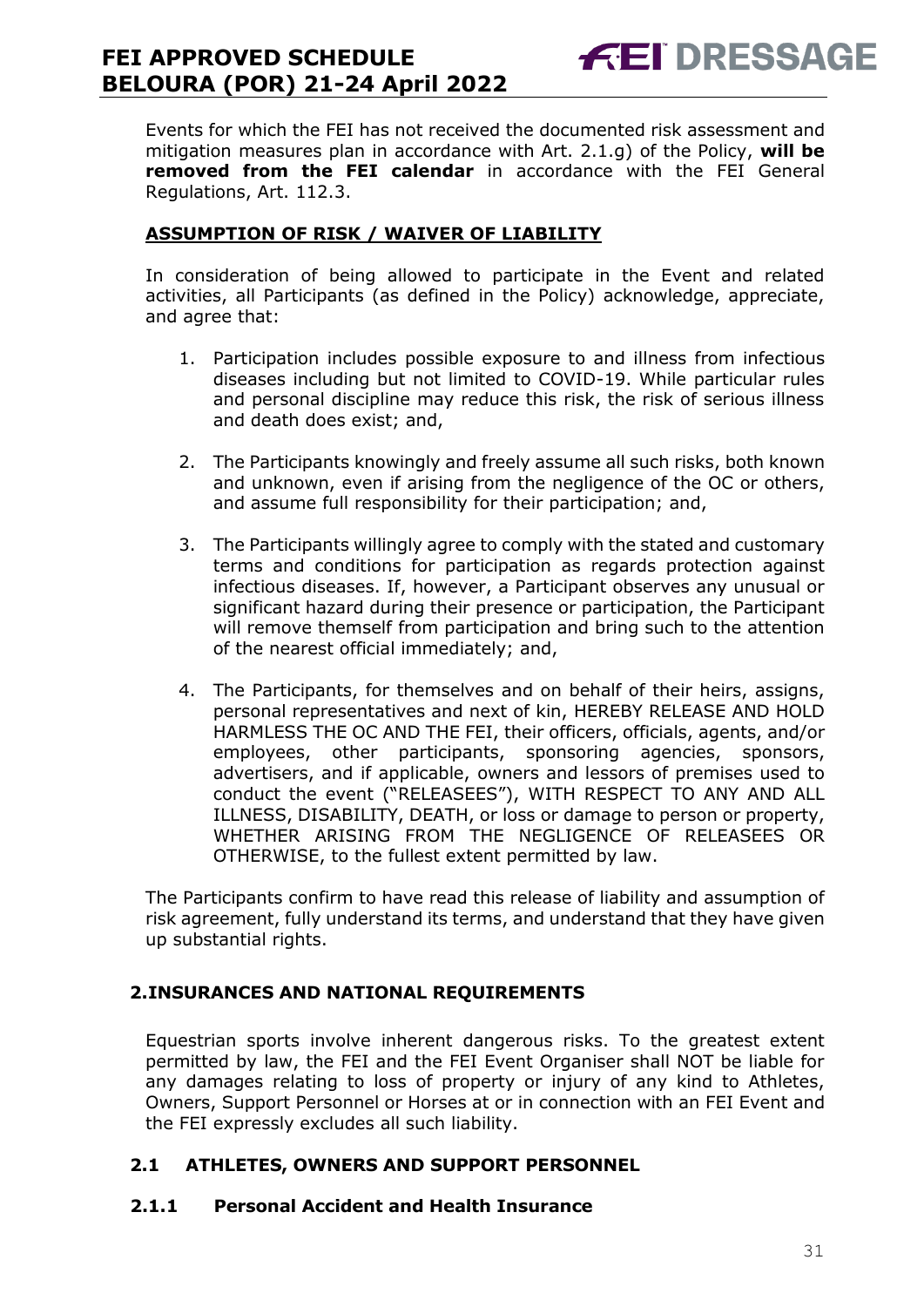It is your responsibility as an Athlete/Owner/ Support Personnel to ensure that you have adequate personal accident insurance in place to cover your participation at FEI Events and in particular to insure against any personal injury or medical expenses arising from an accident, injury or illness which may occur at a FEI Event.

**FEI DRESSAGE** 

You should check with your National Federation to confirm if your National Federation's insurance policy (if any) covers personal accidents and/or illnesses which may occur when you are attending at/participating in FEI Events.

If your National Federation does not have a personal accident/health insurance policy or if the National Federation's insurance policy does not cover personal accident or health claims, then you should obtain your own personal accident and health insurance policy to cover your attendance/participation at FEI Events.

### **2.1.2 Personal Property Insurance**

You should also ensure that you are insured against property loss, theft or damage which may occur at an FEI Event.

Again, the advice is to check with your National Federation to confirm if they have an insurance policy in place which would cover you in case of such property loss, theft or damage. If not, then you should obtain your own personal property insurance to cover such situations.

### **2.1.3 Press Equipment**

Press equipment and other items left in the Press workroom, Press lockers, the Press Tribune or anywhere on the showgrounds are left entirely at the owner's risk. The Organising Committee does not accept any responsibility for any loss or damage to such equipment or items. Members of the Press are advised not to leave any equipment or personal items unattended.

### **2.2 ATHLETES AND OWNERS**

### **2.2.1 Third Party Liability Insurance**

As an Athlete/Owner you are personally responsible for damages to third parties caused by you, your employees, Support Personnel, your agents or your Horses. You are, therefore, strongly advised to take out third-party liability insurance providing full coverage in relation to FEI Events at home and abroad, and to keep the policy up to date.

The FEI and the Organiser will NOT be responsible for any damage caused to third parties by you, your employees, Support Personnel, your agents or your Horses.

### **2.2.2 Additional Liability Information**

N/A

### **2.2.3 Horse Insurance**

As an Owner you should ensure that your Horses are adequately insured against any injuries or illnesses they may sustain while participating at a FEI Event.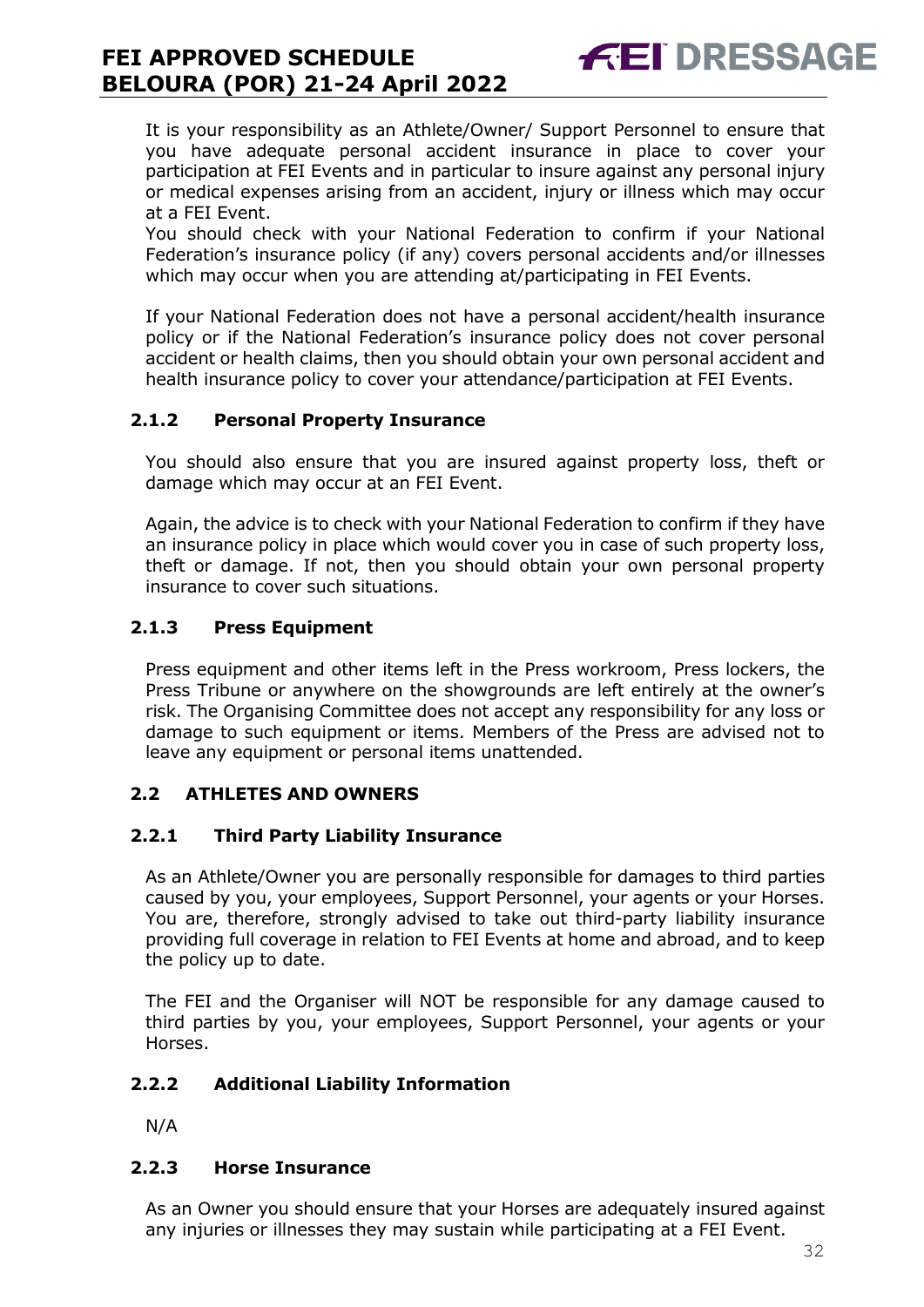# **FEI DRESSAGE**

### <span id="page-32-0"></span>**3.PROTESTS/APPEALS**

To be valid, all Protests and Appeals must be made in writing and accompanied by a deposit of CHF 150.- or equivalent, as mentioned in the FEI General Regulations, Art. 161-162: [https://inside.fei.org/content/general](https://inside.fei.org/content/general-regs-statutes)[regs-statutes](https://inside.fei.org/content/general-regs-statutes)

#### <span id="page-32-1"></span>**4.DISPUTES**

In the event of any discussion concerning the interpretation of the schedule (in translated languages), the English version will be decisive.

#### <span id="page-32-2"></span>**5.MODIFICATION TO SCHEDULE**

In exceptional circumstances, together with the Approval of the Chefs d'Equipe, host NF delegate, if any, and the Ground Jury, the OC may change the schedule in order to clarify any matters arising from an omission or due to unforeseen circumstances. Any such changes must be notified to all Athletes and Officials as soon as possible and they must be reported to the FEI by the Foreign Judge.

#### <span id="page-32-3"></span>**6.ADDITIONAL INFORMATION FROM THE ORGANISER**

SMOKING: Smoking is not allowed in the stables

DOGS: All dogs must be leashed and affixed to a human or stationary object

on the showground and in the stable area. Violation of this rule will incure a

final of 100€ per offence and, in case of repeated offence at the Event, may

lead to exclusion from the Venue (Art. 109.13 General RG) -

#### **Age of Athletes and Horses according to the Event's Category:**

| <b>Event's Category</b>               | <b>Age of Athletes</b>                                   | <b>Age of Horses</b>      |
|---------------------------------------|----------------------------------------------------------|---------------------------|
| <b>Grand Prix/Grand Prix Special/</b> | As of 16 <sup>th</sup> year                              | Min 8 y.o.                |
| <b>Grand Prix Freestyle/</b>          |                                                          |                           |
| <b>Intermediate II/Intermediate</b>   |                                                          |                           |
| A/ Intermediate B                     |                                                          |                           |
| <b>Prix St. Georges/Intermediate</b>  | As of 16 <sup>th</sup> year                              |                           |
| I/ Intermediate I Freestyle           |                                                          | Min. 7 y.o.               |
| CH-Y/CDIY/CDIOY                       | As of $16th$ year to end $21st$ year                     | Min. 7 y.o.               |
| CH-J/CDIJ/CDIOJ                       | As of 14 <sup>th</sup> year to end 18 <sup>th</sup> year | Min. 6 y.o.               |
| CH-P/CDIP/CDIOP                       | As of $12th$ year to end $16th$ year                     | Min. 6 y.o.               |
| CH-Ch/CDICh/CDIOCh                    | As of 12 <sup>th</sup> year to end 14 <sup>th</sup> year | Min. 6 y.o.               |
| CH-U25/CDIU25/CDIOU25                 | As of $16th$ year to end $25th$ year                     | Min. 8 y.o.               |
| <b>CDIAm</b>                          | As of 26 <sup>th</sup> year                              | Min. 7 y.o.               |
|                                       |                                                          | Medium tour Min. 8 y.o.   |
| <b>CDIYH</b>                          | As of $16th$ year                                        | Min. 5 y.o. - Max. 7 y.o. |
| CH-M-YH-D                             | As of $16th$ year                                        | 5 y.o. / 6 y.o. / 7 y.o.  |
|                                       |                                                          |                           |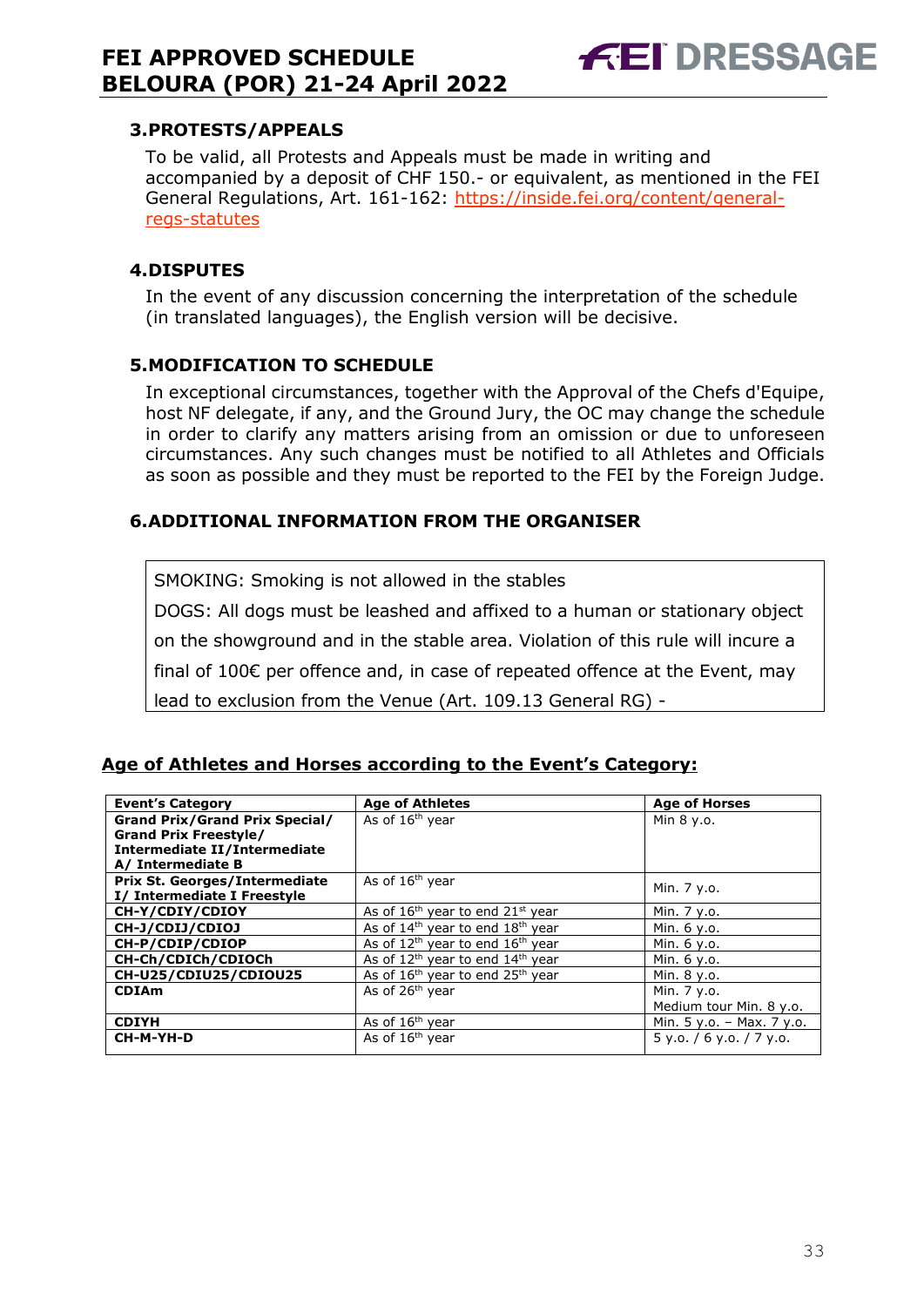

### **DEDUCTIONS FROM PRIZE MONEY AT COMPETITIONS:**

Full details of any deductions from prize money must be outlined in the schedule. This includes government taxes. If it is necessary for Organisers to deduct such taxes, they must provide participants with an official form indicating the amount of tax deducted.

The tax form must be provided to the athletes upon arrival and returned to the Organiser prior to departing.

#### **IMPORTANT**

#### **The total amount of prize money shown for each Competition in the schedule must be distributed. (FEI General Regulations, Art. 127-128)**

The value of the  $1<sup>st</sup>$  prize must not exceed  $1/3$  of the total prize money announced for the competition. Distribution of prize money: distributed to 25 % of participants. If there are between 5 and 19 athletes in the competition, min 5 prizes must be distributed.

| Number of            | 1   | 2   | 3   | 4   | From 5 and                                                 |
|----------------------|-----|-----|-----|-----|------------------------------------------------------------|
| <b>Starters</b>      |     |     |     |     | above                                                      |
| $1^{\rm st}$         | 33% | 33% | 33% | 33% | All the                                                    |
| 2 <sub>nd</sub>      |     | 25% | 25% | 25% | prize                                                      |
| 3 <sup>rd</sup>      |     |     | 20% | 20% | money                                                      |
| 4 <sup>th</sup>      |     |     |     | 15% | scheduled                                                  |
| Total<br>distributed | 33% | 58% | 78% | 93% | must be<br>distributed<br>among all<br>placed<br>athletes. |

If there are 4 or less athletes in the competition, the table below applies.

The amount to be given to each athlete must be stated in the schedule.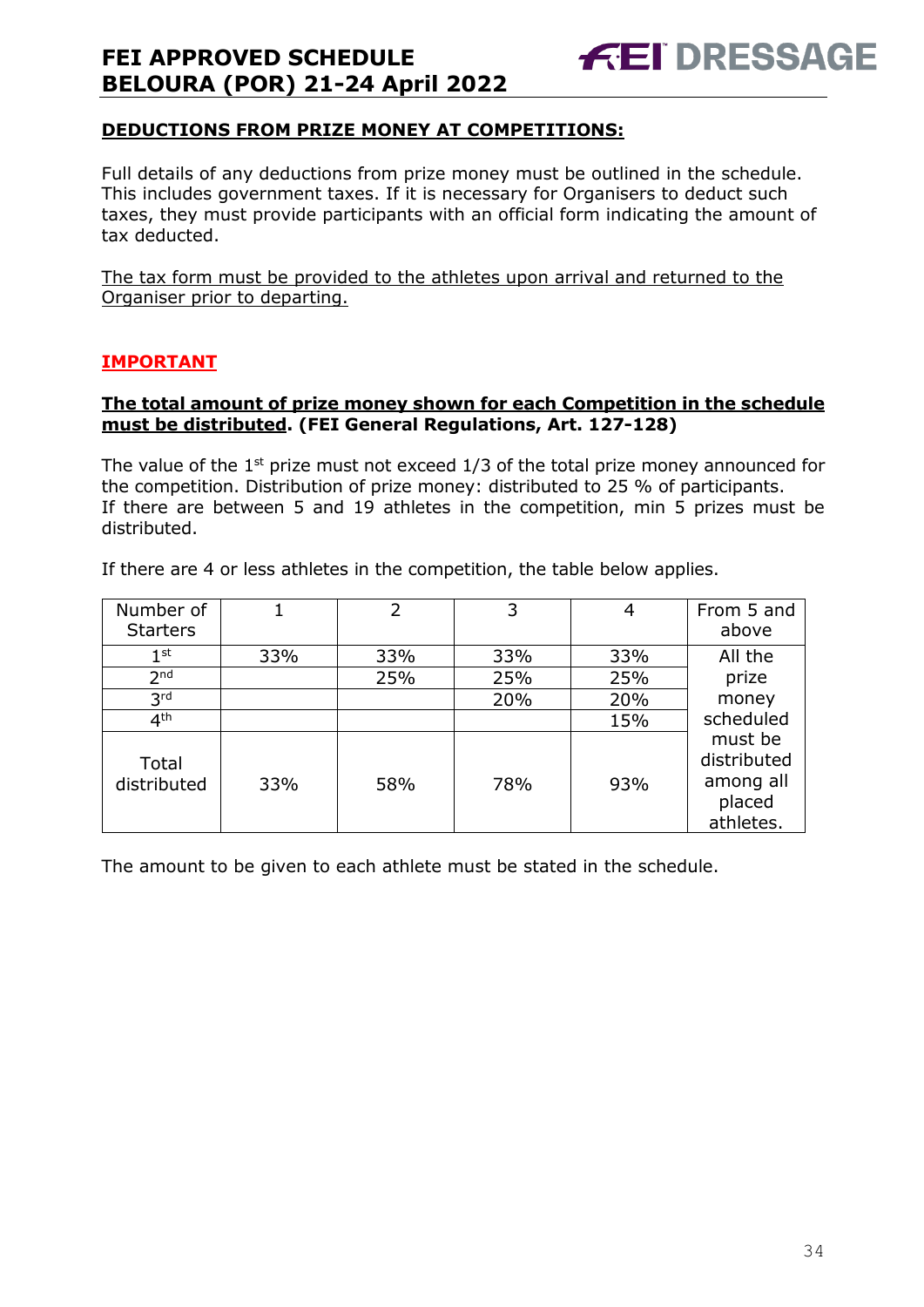# <span id="page-34-0"></span>**XV. ANNEXES**

### <span id="page-34-1"></span>**1. FEI ENTRY SYSTEM**

Please fill the form below in order to provide you and the other members of your committee or your IT Providers access to the FEI Entry System.

| FEI ID <sup>1</sup> :                             | 10212424                         |             |  |  |
|---------------------------------------------------|----------------------------------|-------------|--|--|
| Name*:                                            | Matos                            |             |  |  |
| First Name*:                                      | Pedro                            |             |  |  |
| E-Mail*:                                          | co.belouracentrohipico@gmail.com |             |  |  |
| Access Rights*: $\boxtimes$ Admin <sup>2</sup>    | Consult <sup>3</sup>             |             |  |  |
| FEI ID <sup>1</sup> :                             |                                  |             |  |  |
| Name*:                                            |                                  |             |  |  |
| First Name*:                                      |                                  |             |  |  |
| E-Mail*:                                          |                                  |             |  |  |
| Access Rights <sup>*</sup> : □ Admin <sup>2</sup> |                                  | Consult $3$ |  |  |
| FEI ID <sup>1</sup> :                             |                                  |             |  |  |
| Name*:                                            |                                  |             |  |  |
| First Name*:                                      |                                  |             |  |  |
| E-Mail*:                                          |                                  |             |  |  |
| Access Rights*:                                   | Admin <sup>2</sup>               | Consult $3$ |  |  |

<sup>1)</sup> If already have an FEI user account.

- <sup>2)</sup> Provide you the required access to manage entries and substitutions and download entries/lists.
- 3) You are just able to consult and download the entries/lists.
- \*) Mandatory Fields